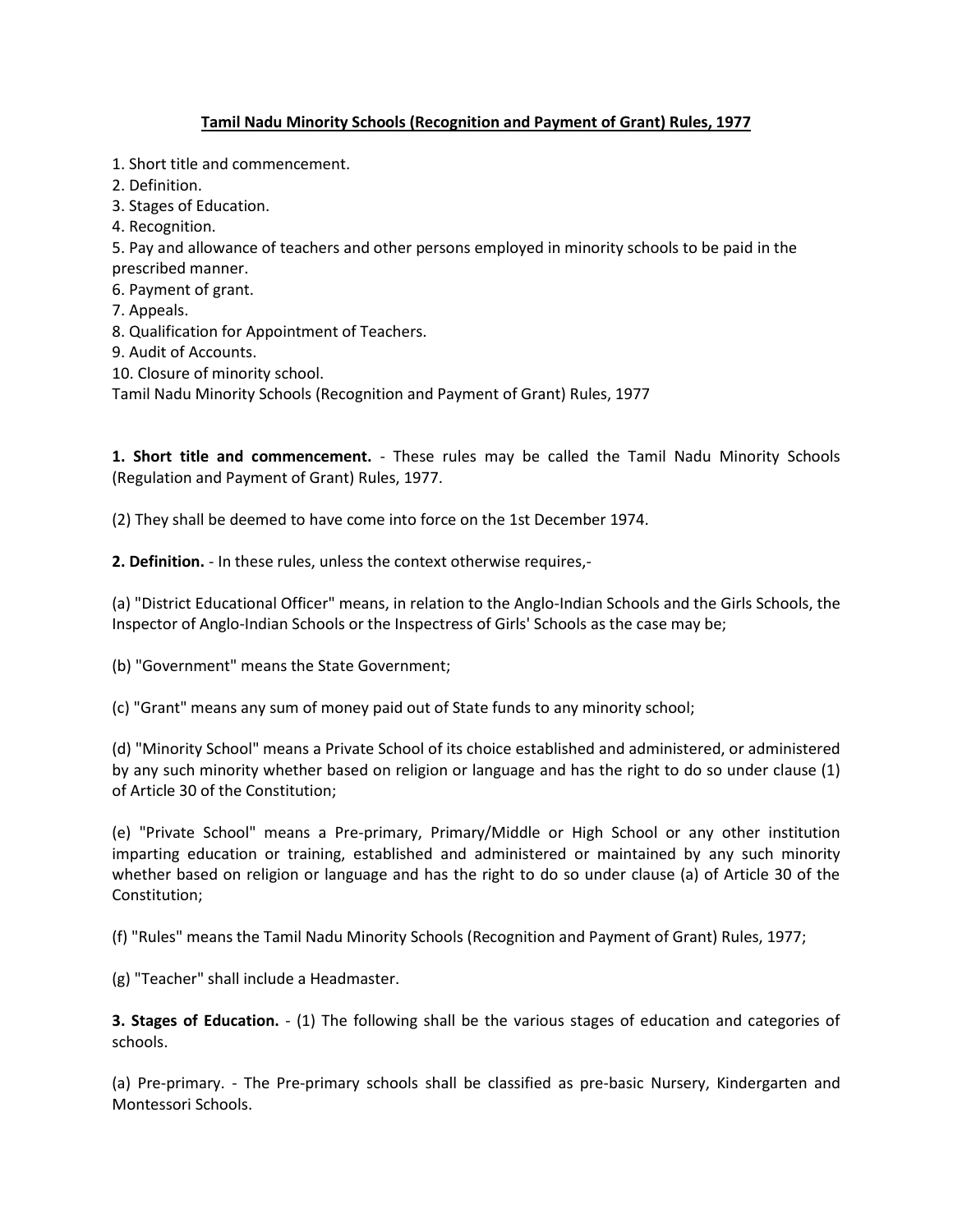(b) Primary. - The primary schools shall consists of Standards I to V.

(c) Middle Schools. - The middle schools shall consists of standards I to VII or standards VI to VIII.

(d) High Schools. - The High Schools shall consists of Standards I to XI or standards VI to XI or standards IX to XL

**Explanation.** - The Anglo-Indian Schools, the Oriental Schools and the Special Schools shall be included" in the respective categories in (a) to (d) above. (e) Teachers' Training Institute.

(2) The pattern and duration of courses, curricular syllabus courses of instruction, time table and textbooks of minority schools, shall, be regulated by the Government by issue of orders, from time to time.

**4. Recognition.** - (1) Minority Schools of all kinds which have been granted permanent recognition by the Education Department before the commencement of these rules need not apply for fresh recognition.

(2) (a) Minority Schools which enjoy temporary recognition granted by the Education Department on the date of the commencement of these rules shall apply in the form appended to these rules for the grant of continuance of recognition of such schools or the standards as the case may be to-

(i) the Chief Educational Officers in respect of the pre-primary, primary and middle schools; and

(ii) the Joint Director of School Education (Secondary Education) in respect of high schools, teachers training institutes, special schools, and Anglo-Indian Schools.

(b) Every application under clause (a) shall be made net later than three months prior to the date of expiry of the period of temporary recognition:

Provided that in cases where the period of temporary recognition has already expired, the application for recognition shall be sent within a period of three months from the date of issue of these rules.

(3) Minority schools which have been newly opened or where higher or additional standards have been opened on or after the date of the commencement of these rules without the permission of the Education Department under section 9 of the Tamil Nadu Recognised Private Schools (Regulation) Act, 1973 (Tamil Nadu Act 29 of 1974) shall also apply in the Form appended to these rules to the authorities specified in sub-rule (2) for the grant of recognition within three months from the date of such opening or from the date of issue of these rules.

(4) (a) Recognition under sub-rule (2) or sub-rule (3) shall be granted by the authority concerned within a period of two months from the date of receipt of the application for such recognition, only if the following requirements are satisfied by the management, namely.-

(i) the amenities to teachers and pupils should be adequate;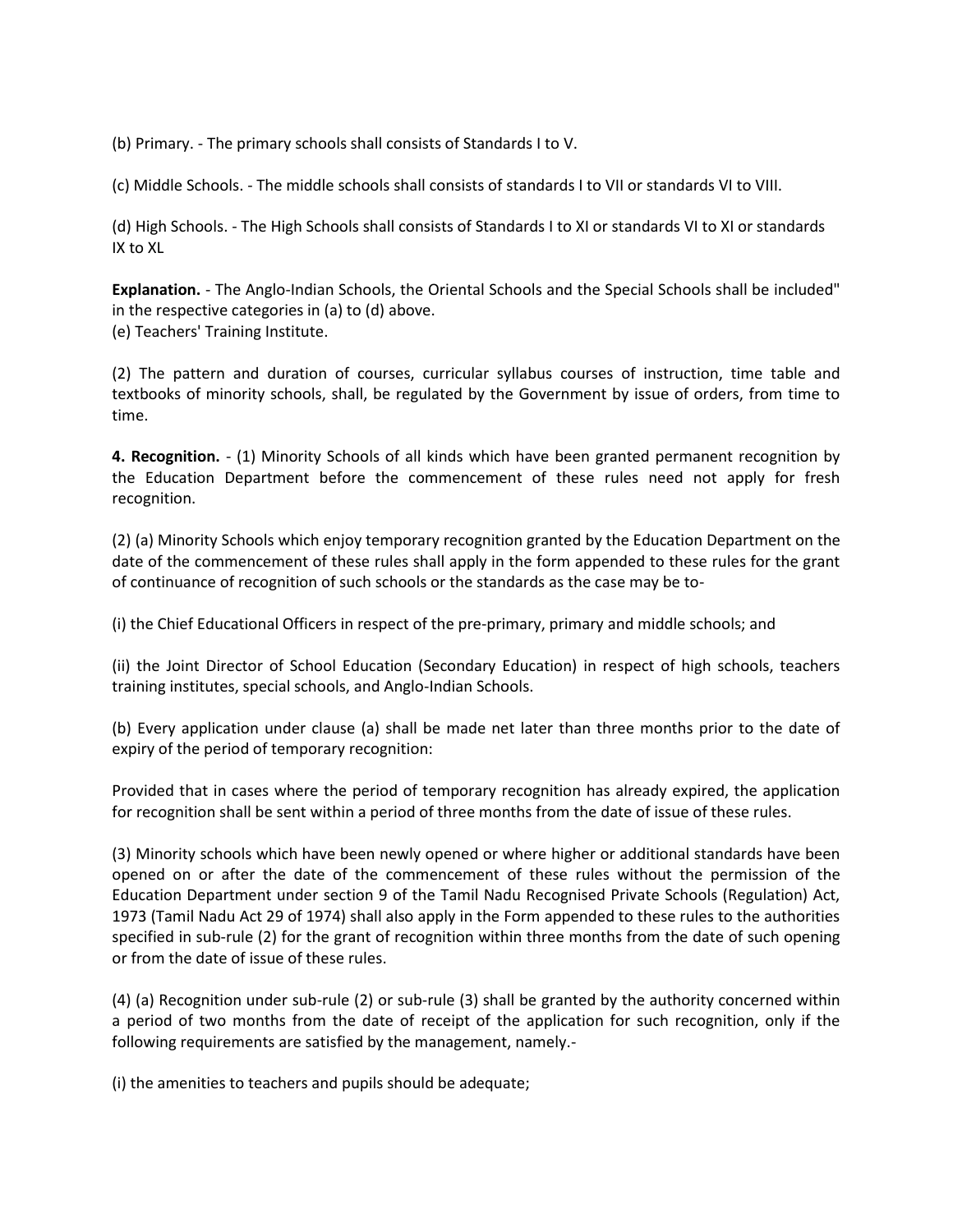(ii) the equipments, buildings, laboratory, library and playground and other facilities for-imparting instruction are adequate;

(iii) a structural stability certificate of the school building issued by the Executive Engineer of the Pubic Works Department and the sanitary certificate issued by the Health Officer of the locality should be enclosed with the application for recognition;

(iv) the management should not appoint any teacher whose certificate has been suspended or cancelled or who has been declared unfit to be a teacher in recognised schools or who has been convicted for offences involving moral turpitude;

(v) there should be economic strength prescribed by the Educational Department in all the standards;

(b) It shall be open to the authority concerned to reject an application for recognition if he considers that any one or more of the requirements referred to under clause (a) has not been satisfied. Every order of such authority rejecting the application shall specify the grounds for such rejection.

(c) For the purpose or recognition of teacher training institutes the conditions for recognition shall be as specified in Annexure 5.

**5. Pay and allowance of teachers and other persons employed in minority schools to be paid in the prescribed manner.** - The procedure for payment of pay and allowances from State funds to teachers and other persons employed in minority schools shall be as in Annexure I appended to these rules.

**Explanation.** - In regard to payment of grants to Anglo-Indian schools the procedure laid down in the Code of Regulations for Anglo-Indian Schools shall be followed.

## **6. Payment of grant.** –

(1) Minority Schools may be paid grants subject to the orders and instructions issued by the Government from time to time. The rate at which, and the purpose for which, the grant may be paid shall be as specified in Annexure II appended to these rules.

(2) Payment of monthly staff grant shall be made only in respect of qualified and admissible teachers actually employed in minority schools whose appointments have been approved by the concerned authorities according to the number of posts sanctioned to the institutions concerned.

(3) If any over payment is pointed out by the audit and it is ultimately found to be excess, after consideration of the representations, if any, of the management, then the excess amount will have to be made good by the management from its own funds.

(4) (a) If any falsification of account or misuse of the amount of grant paid to any minority school is found or reported and if, after due enquiry by the Chief Educational Officer in respect of Preprimary/primary/middle schools or the Joint Director of School Education (Secondary Education) in respect of high School/Training Institute special/Anglo-Indian Schools. It is found that falsification of account or misuse of the amount of grant is proved, the such minority school shall not be eligible for further grant.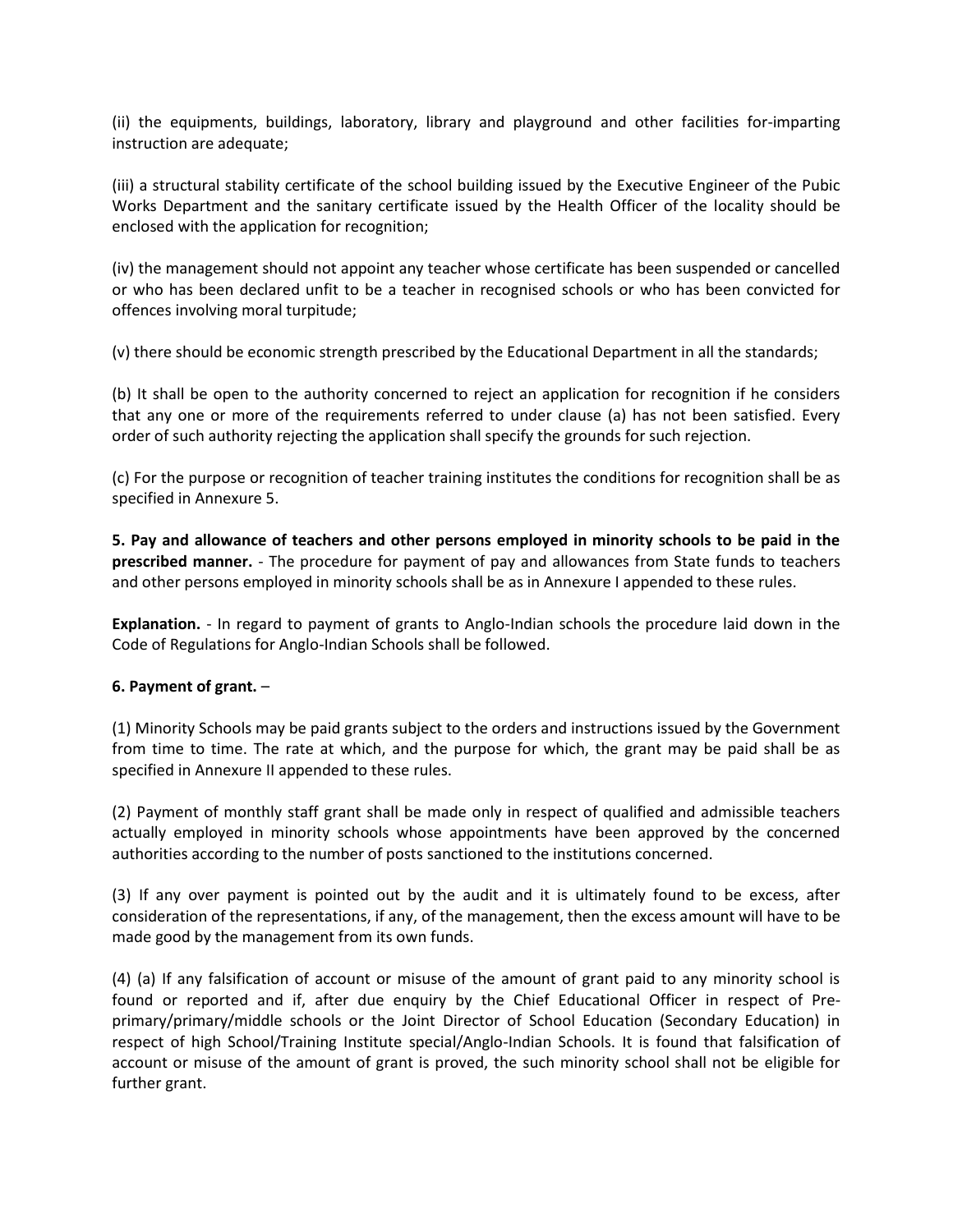(b) Before refusing further grant under clause (a) the management of such minority school shall be given an opportunity of making its representation.

**7. Appeals.** - An appeal shall lie to the Joint Director of School Education (Elementary) against the orders of the Chief Educational Officer and to the Director of School Education against the order of the Joint Director of School Education (Secondary Education) in respect of the matters specified in the foregoing rules.

**8. Qualification for Appointment of Teachers.** - The qualification for appointment of teachers in minority schools shall be as specified in Annexure III appended to these rules.

**9. Audit of Accounts.** - (1) the authorities competent to audit the accounts of every minority schools shall be the following namely:-

| <b>Schools</b>                                            | <b>Authorities</b>                       |
|-----------------------------------------------------------|------------------------------------------|
| (1)                                                       | (2)                                      |
| (a) Pre-primary Primary and Middle Schools.               | Deputy Inspector of the concerned range. |
| (b) High Schools Training Institutes and Special Schools. | Departmental Auditor.                    |
| (c) Anglo Indian Schools.                                 | Departmental Auditors.                   |

(2) (a) A copy of the report on the audit of accounts shall be sent to the District Educational Officer/Inspectress of Girls Schools/Inspector of Anglo-Indian Schools concerned, who shall forward the same to the management.

(b) The management shall, within a period of one month from the date of receipt of the report on the audit of accounts, submit the same together with its comments to the District Educational Officer/Inspectress of Girls' Schools/ Inspector of Anglo-Indian Schools. These comments of the management shall be reviewed by the District Educational Officer/ Inspectress of Girls' Schools/ Inspector of Anglo-Indian Schools concerned.

(c) Every minority school shall maintain registers and records as specified in Annexure IV appended to these rules.

**10. Closure of minority school.** - No minority school and no class and no course of instructions therein in a minority school shall be closed by the management without giving a notice in writing six months prior to such closure to the Joint Director of School Education (Secondary Education) in the case of high schools, teachers training institutes; special schools and Anglo-Indian Schools and to the Chief Educational Officer in the case of pre-primary/primary/middle schools. The authority concerned may give permission for such closure and before giving such permission, it shall satisfy itself about the adequacy of the alternate arrangements proposed to be made.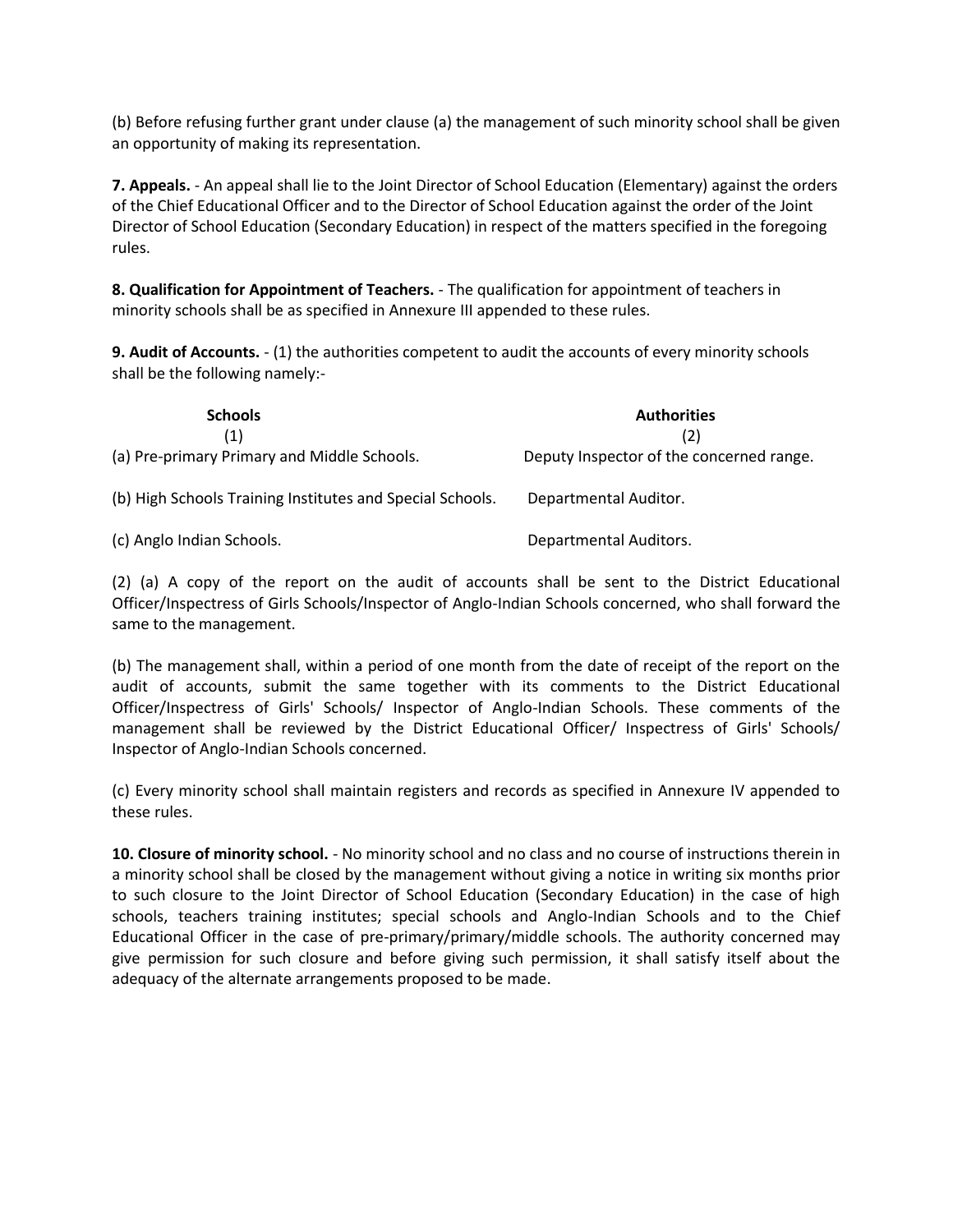### **Form**

### [Vide rule 4(2)(a)]

### **Application for Recognition of Minority Schools**

1. Name of the minority schools with full address:

2. Date of opening of the school:

3. Name of the management managing the school with full particulars including details regarding the registration of association, etc., society, trust, etc.

4. Name of the Correspondent/Manager.:

5. (a) Standards already recognised and period up to which recognition accorded.

(b) Standards for which recognition is now sought for:

- 6. (a) Standards, strength and attendance.:
- (b) Whether all the standards are having economic strength ?:
- (c) List of teaching and non-teaching staff employed in the school with details of Qualification etc.
- (d) Whether the teaching and un-teaching staff are qualified ?:

7. (a) Details of accommodation and sanitation available should be enclosed (Sketch plan should be enclosed)

- (b) Whether owned or rented or rent free ?:
- (c) Whether adequate and suitable ?:
- 8. (a) Details of furniture, appliances and apparatus:
- (b) Whether adequate and suitable ?:
- 9. (a) Whether a library is provided adequately?:
- (b) Whether laboratory is provided adequately?:
- 10. Whether registers are maintained in the prescribed form.:
- 11. Whether arrangements have been made for the compulsory medical inspections of the pupils ?
- 12. Playground::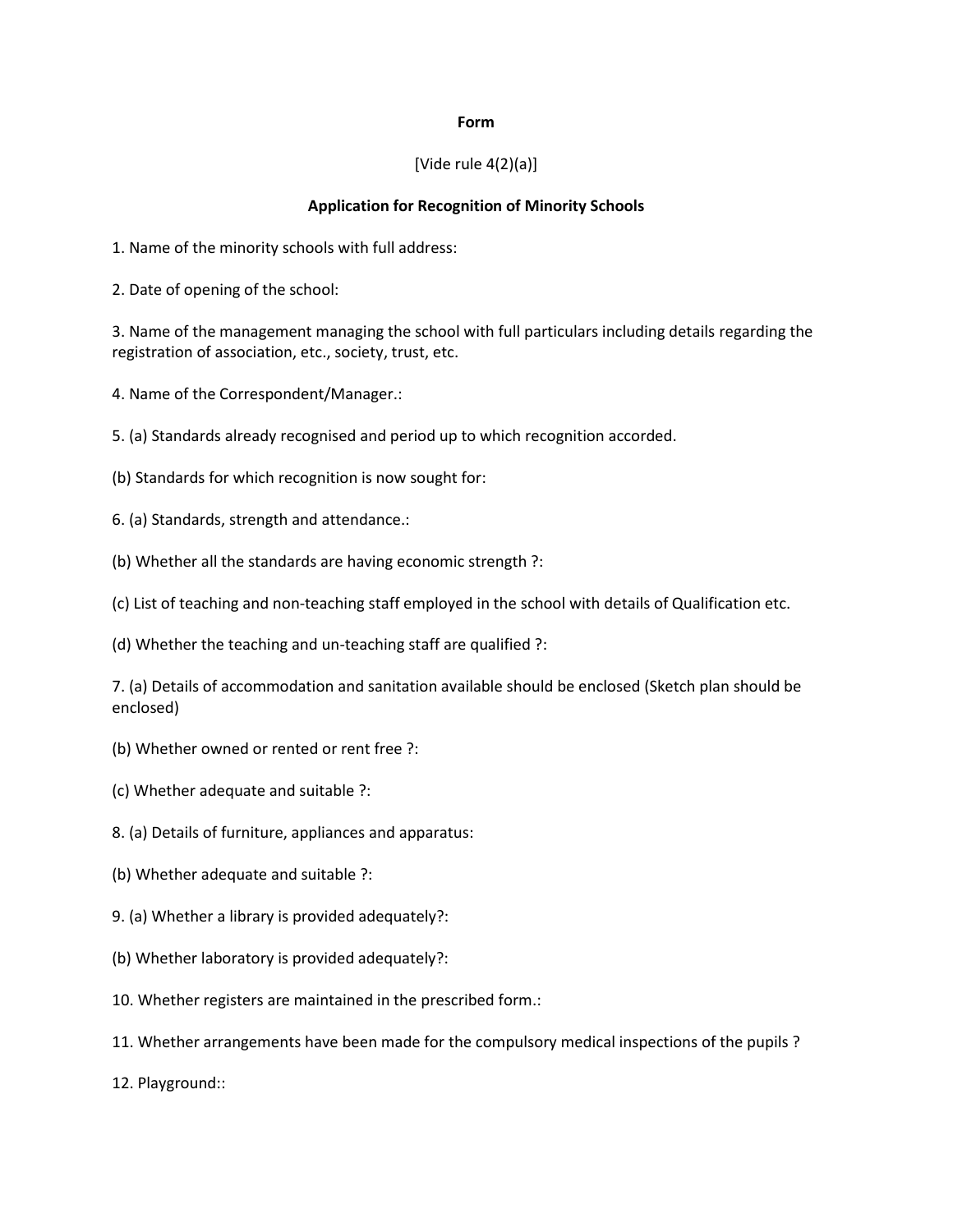(i) Area available (in hectares):

(ii) Owned or leased:

(iii) Whether adequate and fit for use ?:

13. (i) Whether the school has already created endowment in the ca§e of schools which are in existence prior to 1.12.74 ?

(ii) If there is any endowment, whether it is in the shape of property or cash, full details of the amount and mode of investment

(iii) Whether the endowment is unencumbered and whether it stands absolutely without any reservation.

(iv) Net annual income derived from the endowment property.:

(v) Property full details regarding the cost of property, value of the property, etc.

14. Whether structural stability certificate of the school building issued by the Executive Engineer of the Public Works Department and the sanitary certificate issued by the Health Officer have been enclosed.

### **Declaration**

On behalf of the Management of the School, I hereby declare that all the requirements specified in the rules have been fulfilled.

Station:

Date: Correspondent/Manager/Secretary.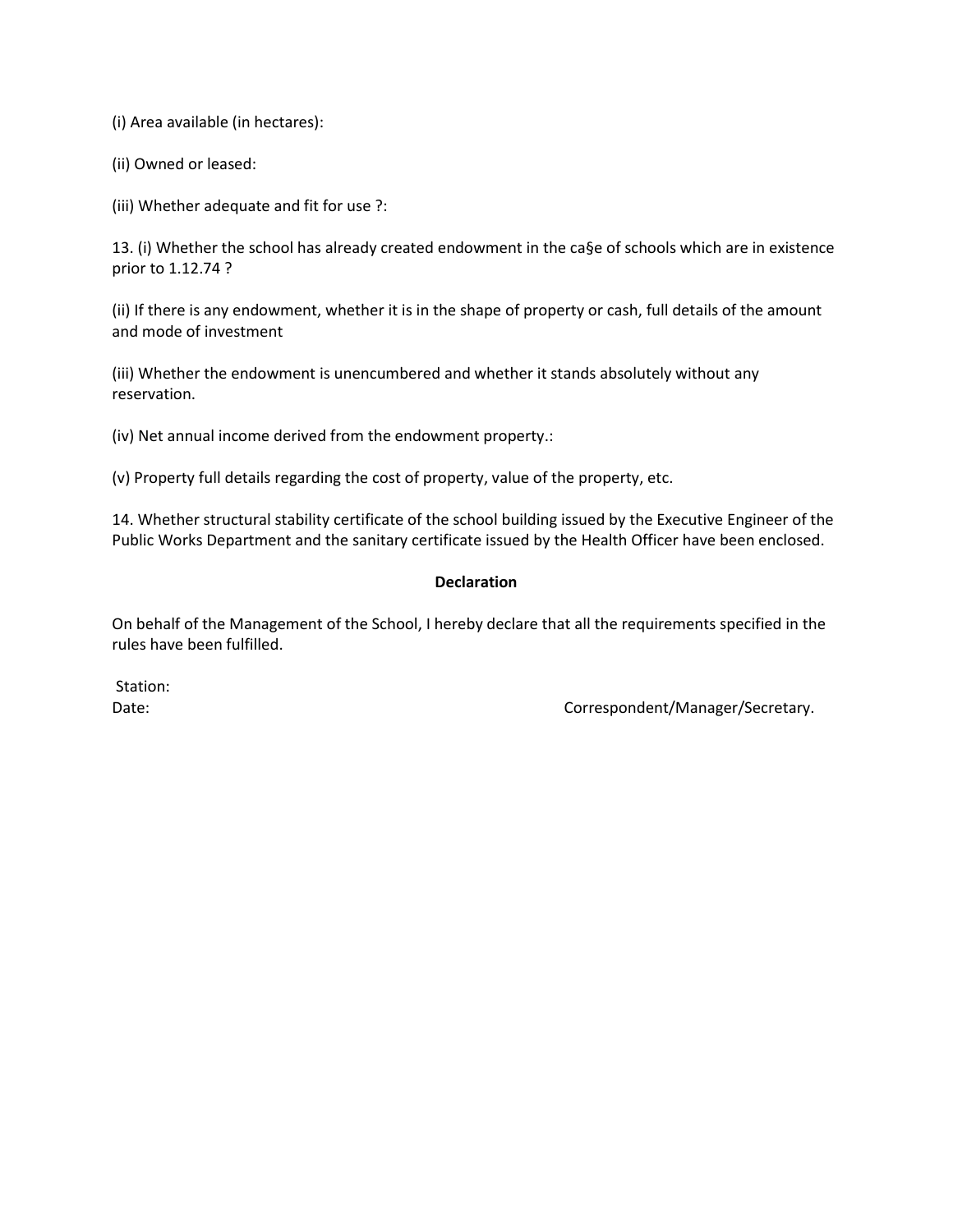#### **Annexure I**

# **Procedure for Payment of Pay and Allowances to Teacher and other Persons Employed in Minority Schools**

1. (a) Pre-primary, Primary and Middle Schools in Non-panchayat Union areas. –

The Correspondent/Manager of the School, shall submit a monthly statement containing the details of teachers and other persons employed, their pay and allowances, etc., for the month to the Deputy Inspector of Schools. The Deputy Inspector of Schools, after scrutiny of the above statement, shall submit the same to the District Educational Officer concerned with his recommendation. The District Educational Officer shall release the teaching grant bills to the Correspondent/Manager of the School marking a copy of his sanction order to the treasury and who shall disburse the pay and allowance to the teachers and other persons employed in a minority school on the 1st day of every month or on any date authorised by the Director of School Education.

(b) Pre-primary, Primary and Middle Schools in Panchayat Union Area. –

The Correspondent/Manager of the schools shall submit, monthly statement containing the details of teachers and other persons employed, their pay and allowances for the month to the Deputy Inspector of Schools. The Deputy Inspector of Schools, after scrutiny of the above statement, shall submit them to the District Educational Officer concerned with his recommendations, marking a copy of his recommendations to the Commissioner of the Panchayat Union concerned.

The Panchayat Union Commissioner shall issue cheques during the last week of the month to the Correspondent/Manager of the amount recommended by the Deputy Inspector of Schools. Such cheques shall be encashed only on the 1st day of the next month or on any date authorised by the Director of School Education and the pay and allowances of teachers and other persons employed shall be disbursed on the same day. In the meantime, the recommendations of the Deputy Inspector of Schools shall be perused by the District Educational Officer and he shall issue sanction order to the Commissioner. If any variations are found between the amount for which cheques are issued and the amount sanctioned by the District Educational Officer, such amount shall be adjusted in the payee for the next month by the Commissioner.

2. **High Schools**. - The Correspondent/Manager of the High Schools shall submit every month to the District Educational Officer/Inspectress of Girls' Schools an application for monthly staff grant in the specified form. It shall be accompanied by a detailed statement of the staff employed from the 1st to the last of the month. The statement shall be signed by both the Headmaster arid the Correspondent/Manager of the School. The statement shall reach the District Educational Officer/Inspectress of Girls' Schools before the 22nd day of every month. Based on this statement the District Educational Officer/Inspectress of Girls' Schools shall sanction the staff grant in the specified bill form, before the 25th day of the month at the latest so as to enable the Correspondent/ Manager to encash the bill on the 1st day of the succeeding month or on any date authorised by the Director of School Education and disburse the salaries of the staff on the same day.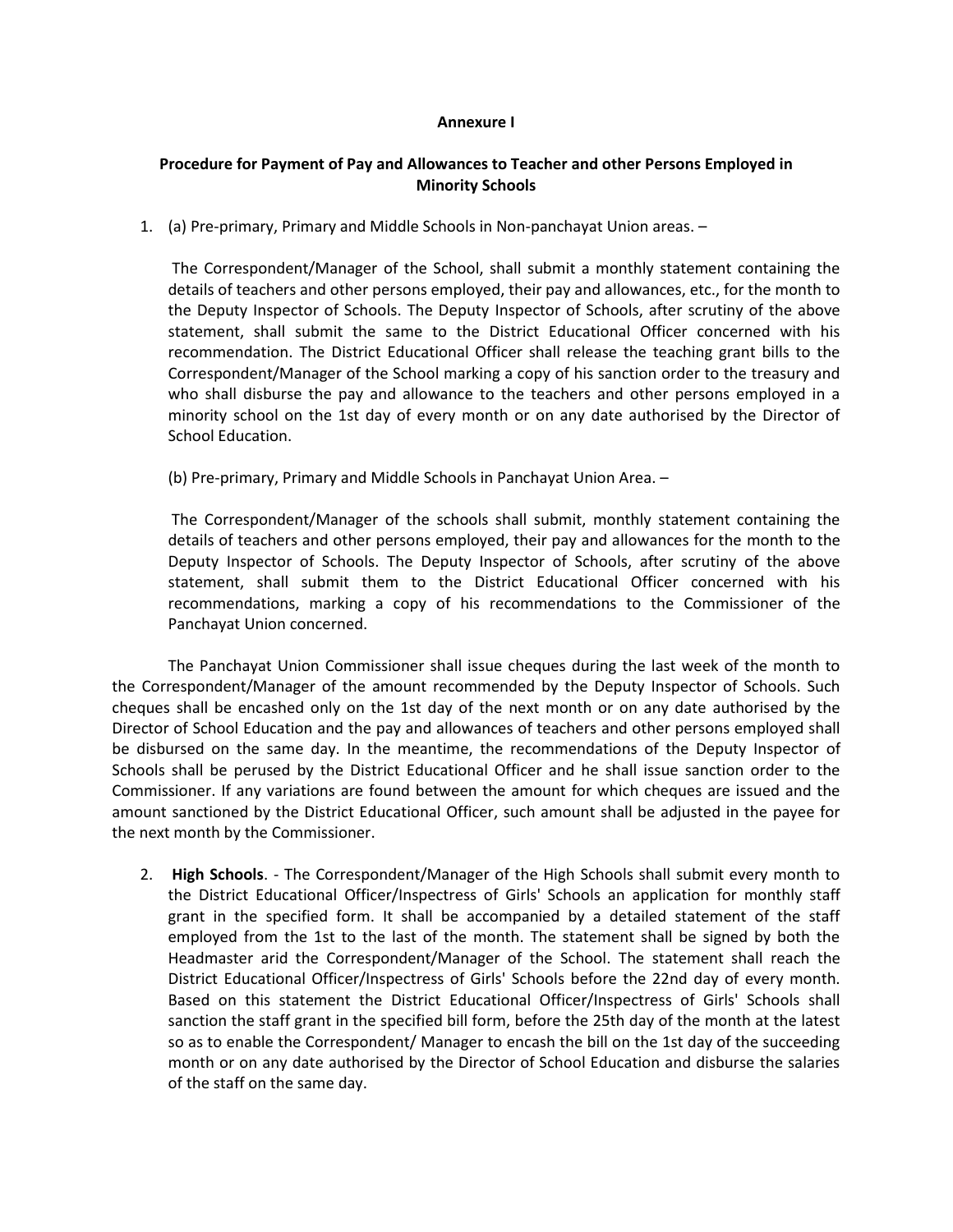**3. Special Schools and Training Institute.** - The Correspondent/Manager of a special school or training school shall submit a financial statement in the prescribed form every year to the District Educational Officer. The auditors of the Department will scrutinise the statement and certify as to the correctness of the statement. The grant is sanctioned once in a year for the preceding financial year (i.e., from the 1st April to 31st March) to the Training schools, Special Schools. The sanctioning authority shall be the District Educational Officer.

4. Under special circumstances, the District Educational Officer/ Inspectress of Girls' Schools concerned may make the direct payment to the Headmaster of a school or the teachers of the school.

# **Annexure II**

# **[Vide rule 6(1)]**

# **Payment of Grant**

1. Minority schools may be paid grants on the basis of orders from time to time.

3. The grants payable to minority schools are the following namely:-

**(1) Staff grant.** - The management may be paid full grant to cover the entire approved expenditure on pay and other allowances of the teaching and non-teaching staff including other servants paid from contingencies.

**(2) Maintenance grant.** - (a) Pre-primary, Primary and Middle School. The management may be paid up to 6 per cent of the assessed teaching grant as maintenance grant for a calendar year.

**(b) High School.** - The management may be paid maintenance grant equal to the approved expenditure for the preceding financial year on rents, taxes, ordinary repairs, upkeep contingencies and other miscellaneous items, after deducting the Management's contribution determined by Government from time to time.

**(3) Training Institutes.** - The training institutes may be paid teaching grant. Such grant shall be assessed on the basis of 2/3 of the net approved expenditure on pay to the staff, rent, taxes, repairs and contingencies and of the expenditure on dearness allowance, city compensatory allowance and house rent allowance.

**(4) Anglo-Indian Schools.** - The Anglo-Indian Schools may be paid full teaching grant. Such grant shall be assessed to the Anglo-Indian Schools on the basis of the approved expenditure on pay and allowances to the staff, rent, taxes, repairs and contingencies after deducting the actual fee income.

Such schools may also be paid other grants specially ordered.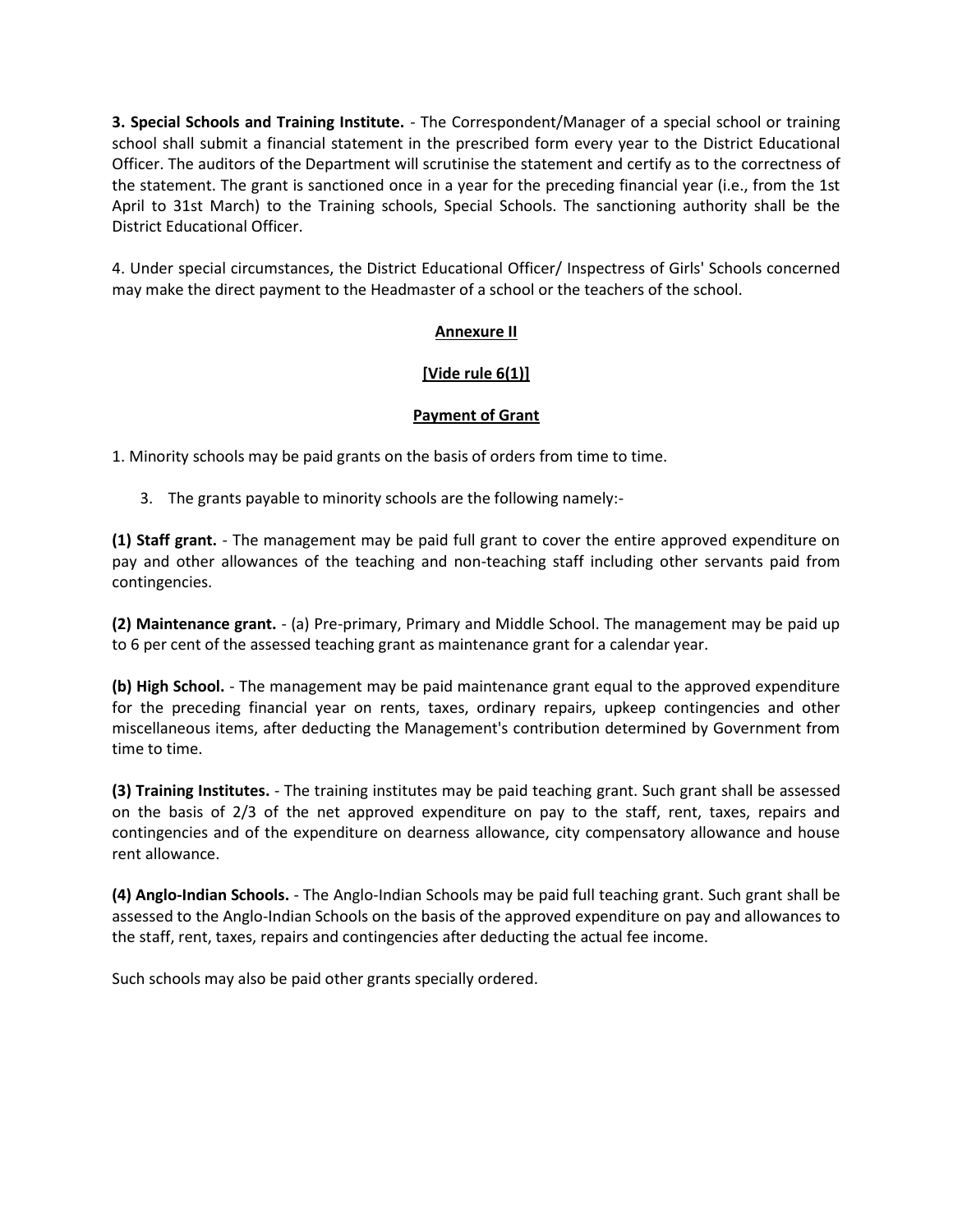# **Annexure III**

# (Vide rule 8)

# **I. Qualifications for appointment as teachers in minority schools (Regular)**

| Name of the Post                                    | <b>Qualifications</b>                                                                                                                                                                                                                                               |
|-----------------------------------------------------|---------------------------------------------------------------------------------------------------------------------------------------------------------------------------------------------------------------------------------------------------------------------|
| 1. Headmaster (High Schools)                        | (1) (i) B.A. or B.Sc. or its equivalent;                                                                                                                                                                                                                            |
|                                                     | (ii) B.Ed, or B.T. or L.T.; and                                                                                                                                                                                                                                     |
|                                                     | (iii) Trained Teachers' Certificate or Collegiate<br>Grade.                                                                                                                                                                                                         |
|                                                     | (2) Should have worked as teacher in recognised                                                                                                                                                                                                                     |
|                                                     | schools for a period of not less than five years                                                                                                                                                                                                                    |
|                                                     | after obtaining. B. T. or its equivalent degree.                                                                                                                                                                                                                    |
| (1-A) Headmaster (Elementary and Middle<br>Schools) | $(1)$ (i) S.S.L.C.                                                                                                                                                                                                                                                  |
|                                                     | (ii) T.S.L.C. of Secondary Grade or its equivalent;<br>and                                                                                                                                                                                                          |
|                                                     | (2) Should have worked as teacher in recognised                                                                                                                                                                                                                     |
|                                                     | schools for a period of not less than five years<br>after obtaining the T.S.L.C. of Secondary Grade or                                                                                                                                                              |
|                                                     | its equivalent.                                                                                                                                                                                                                                                     |
| 2. B.T Assistant                                    | (i) B.A. or B.Sc. or its equivalent;                                                                                                                                                                                                                                |
|                                                     |                                                                                                                                                                                                                                                                     |
|                                                     | (ii) B.T. or B.Ed., or L.T.; and                                                                                                                                                                                                                                    |
|                                                     | (iii) Trained Teachers' Certificate or Collegiate                                                                                                                                                                                                                   |
|                                                     | Grade.                                                                                                                                                                                                                                                              |
| 3. Secondary Grade Teacher                          | $(i)$ S.S.L.C.                                                                                                                                                                                                                                                      |
|                                                     | (ii) T.S.L.C of Secondary Grade or its equivalent:<br>Provided that the teachers who have passed the<br>Nursery, Montessori and Kindergarten School<br>Leaving Certificate Examination of Secondary<br>Grade shall be employed to handle standards I to II<br>only. |
| 4. Elementary Grade Teacher                         | E.S.L.C. or its equivalent and Trained Teachers<br>Certificate" of Elementary Grade or its equivalent.                                                                                                                                                              |
| 5. Tamil Pandits                                    | (1) M.A. (Tamil) or B.A (Tamil) or M.O.L. (Tamil) or<br>B.O.L. (Tamil) and B.Ed., or B.T. or L.T. or<br>Secondary Grade Training; or                                                                                                                                |
|                                                     | (2)(i) S.S.L.C. Completed;                                                                                                                                                                                                                                          |
|                                                     | (ii) Oriental Title of any University in the State;                                                                                                                                                                                                                 |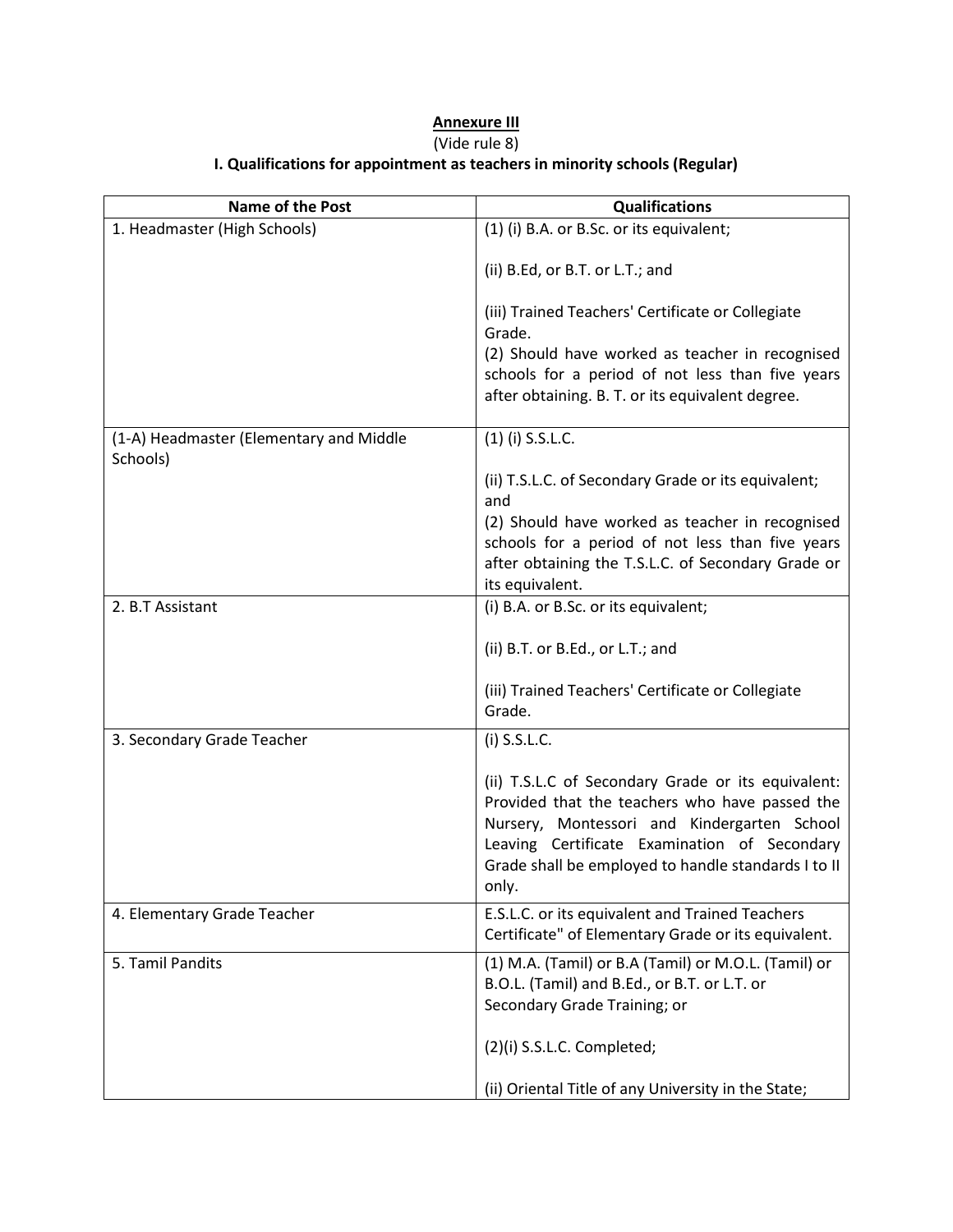|                                                               | (iii) Pundits Training Certificate or Secondary<br><b>Grade Training Certificate:</b>                                                                                                                                                                                                                                                                                                                                                                                                                                                                          |
|---------------------------------------------------------------|----------------------------------------------------------------------------------------------------------------------------------------------------------------------------------------------------------------------------------------------------------------------------------------------------------------------------------------------------------------------------------------------------------------------------------------------------------------------------------------------------------------------------------------------------------------|
|                                                               | Provided that persons appointed as Tamil Pundits<br>in any school prior to the 1st April 1976 shall be<br>eligible for appointment in any minority school<br>even after 1st April 1976:<br>Provided further that persons who have passed<br>PulavarPanditham Examinations of the Madurai<br>Tamil Sangam to be held up to April 1977 only;<br>with Pundits Training or Secondary Grade Training,<br>are also eligible for appointment as Tamil Pundits<br>in Minority Schools.                                                                                 |
| 6. Pandits of other languages (Languages other<br>than Tamil) | (1) (i) Degree of any University in the State or its<br>equivalent with Oriental language as Special Study;<br>and<br>(ii) Degree or Diploma in Teaching of any<br>University in the State or its equivalent; or<br>(2) (i) S.S.L.C. completed;<br>(ii) Titles or Certificates of proficiency in oriental<br>learning of any University in the State or its<br>equivalent; and                                                                                                                                                                                 |
| 7. Physical Director                                          | (iii) Pandits Training or Secondary Grade Training.<br>A degree in Physical Education of any University id<br>the State or its equivalent.                                                                                                                                                                                                                                                                                                                                                                                                                     |
| 8. Physical Education Teacher<br>(a) Grade I                  | (1) (i) A pass in first year B.A. or its equivalent<br>degree; or<br>(ii) Intermediate; or<br>(iii) T.S.L.C. or Secondary grade; or<br>(iv) Senior Basic Grade; and<br>(2) Government Teachers' Certificate of Higher<br>Grade in Physical Education.                                                                                                                                                                                                                                                                                                          |
| (b) Grade II                                                  | (i) S.S.L.C. eligible; and<br>(ii) Government Teachers' Certificate in Physical<br>Education.<br>Explanation. - In high schools, the first physical<br>education teacher should be a holder of Higher<br>Grade Certificate. If a Higher Grade Certificate<br>holder is not available, a person with Government<br>Teachers' Certificate in Physical Education may be<br>appointed on a regular basis. However, if any<br>additional Physical Education Teacher is to be<br>appointed, he shall be holder of Higher Grade<br>Certificate in Physical Education. |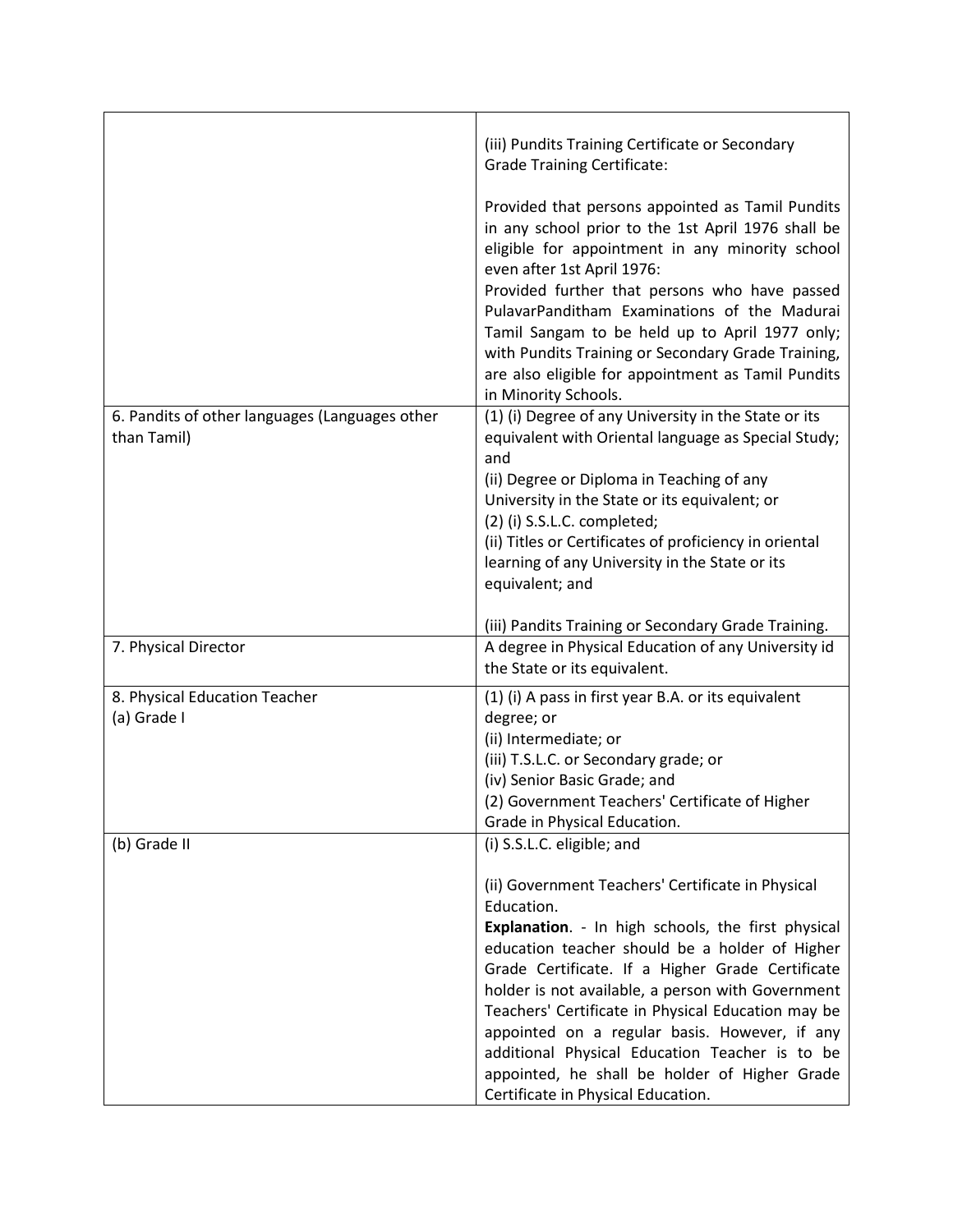| 9. Wood Work Instructor             | (1) S.S.L.C. Completed Instructor;                                                                                                                                                                                                                                                                                                                                                                                                                                                                                                                                                                                                                                                                                                                                                                                                                                                                                                                                                                                                              |
|-------------------------------------|-------------------------------------------------------------------------------------------------------------------------------------------------------------------------------------------------------------------------------------------------------------------------------------------------------------------------------------------------------------------------------------------------------------------------------------------------------------------------------------------------------------------------------------------------------------------------------------------------------------------------------------------------------------------------------------------------------------------------------------------------------------------------------------------------------------------------------------------------------------------------------------------------------------------------------------------------------------------------------------------------------------------------------------------------|
|                                     | (2) (i) Industrial School Certificate; or<br>(ii) Certificate course in Elementary Wood Working<br>(Old Regulation) issued by the College of Arts and<br>Crafts, Chennai; or<br>(iii) Diploma Course in wood work issued by<br>College of Arts and Crafts (New Regulations)<br>Chennai;                                                                                                                                                                                                                                                                                                                                                                                                                                                                                                                                                                                                                                                                                                                                                         |
|                                     | (3) (i) Technical Teachers' Certificate; or<br>(ii) Craft Instructors' Course certificate of Teachers'<br>College, Saidapet.                                                                                                                                                                                                                                                                                                                                                                                                                                                                                                                                                                                                                                                                                                                                                                                                                                                                                                                    |
|                                     | (4) National Trade Certificate in the Trade of<br>carpentry. One year course (with) one year paid<br>(untrained) teaching experience or One year (paid)<br>work experience in Standard work factory or<br>institution; and                                                                                                                                                                                                                                                                                                                                                                                                                                                                                                                                                                                                                                                                                                                                                                                                                      |
|                                     | (5) National Apprentice Certificate issued by the<br>National Council for Training in Vocational Trades.                                                                                                                                                                                                                                                                                                                                                                                                                                                                                                                                                                                                                                                                                                                                                                                                                                                                                                                                        |
| 10. Spinning and Weaving Instructor | (1) S.S.L.C. Completed;                                                                                                                                                                                                                                                                                                                                                                                                                                                                                                                                                                                                                                                                                                                                                                                                                                                                                                                                                                                                                         |
|                                     | (2) (i) Artisan course or Instructors course<br>certificate of the Government Textile Institute<br>Chennai; or<br>(ii) Government Technical Examinations certificate<br>(Lower grade); or<br>(iii) Bunayee or KhadiPravisake course (One year)<br>of the All India Spinners Association, Tiruppur; or<br>(iv) Three-year certificate course in Handloom and<br>powerloom weaving issued by the Sri Moolam<br>Rama Varma Technical Institute, Nagercoil<br>awarded prior to 1961; or<br>(v) Twelve months Craftsman Certificate in<br>Handloom Weavers or Sri Moolam Rama Varma<br>Technical Institute, Nagercoil; or<br>(vi) National Trade Certificate awarded by the<br>National Council for Training in Vocational Trades,<br>Government of India, the Director General of<br>Resettlement and Employment, New Delhi, in<br>hand-weaving Trade; or<br>(vii) Diploma in Handloom Technology awarded by<br>the Indian Institute of Handloom Technology, All<br>India Handloom Board, Salem; and<br>(3) (i) Technical Teachers' Certificate; or |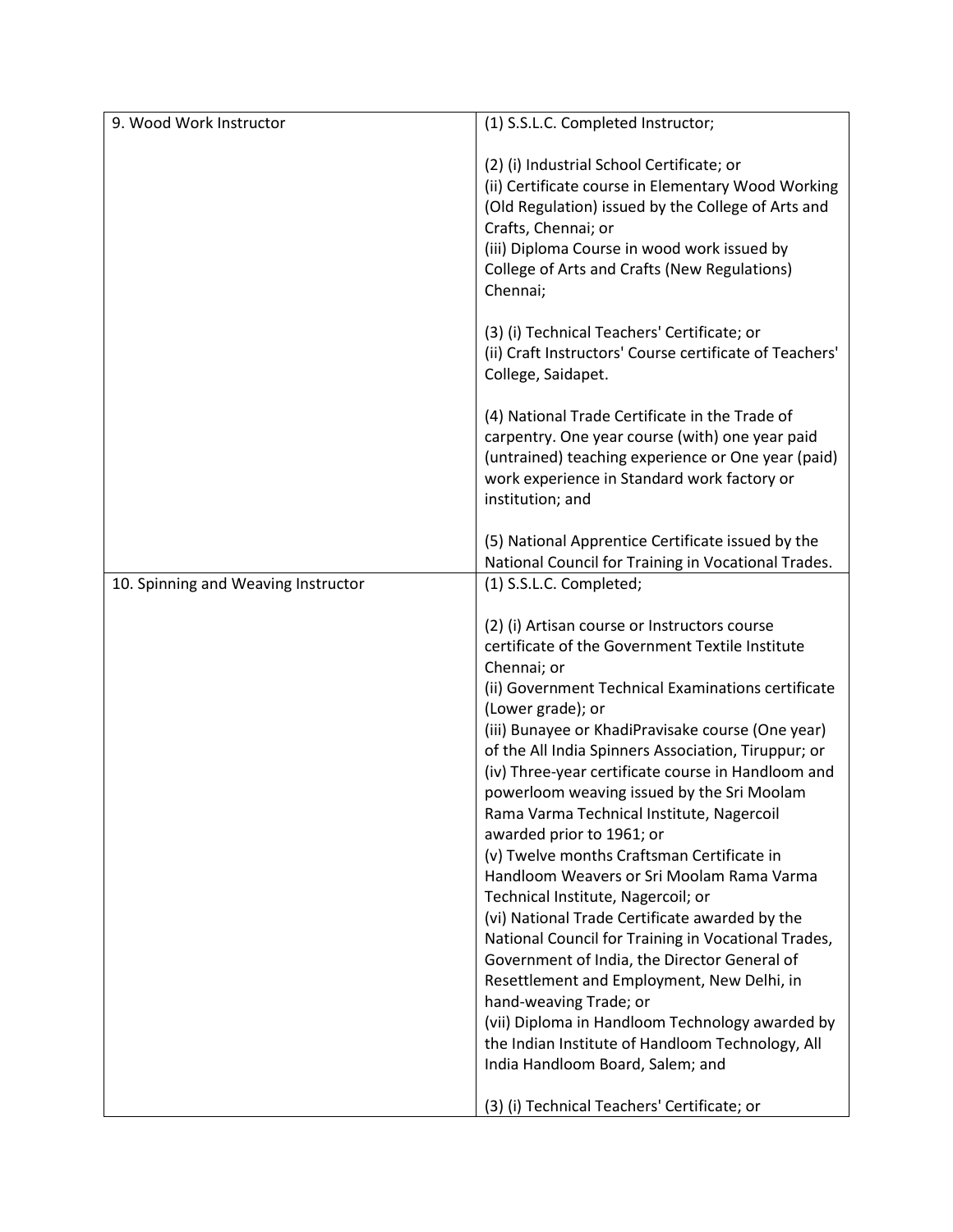|                                             | (ii) Craft Instructors course certificate of Teachers'<br>College, Saidapet.                                                                                                                                                                                                                                                                                                                                                                    |
|---------------------------------------------|-------------------------------------------------------------------------------------------------------------------------------------------------------------------------------------------------------------------------------------------------------------------------------------------------------------------------------------------------------------------------------------------------------------------------------------------------|
| 11. Instructor in Gardening and Agriculture | (1) (i) S.S.L.C. completed or its equivalent;<br>(ii) Government Technical Examination Certificate<br>(Lower Grade); and<br>(iii) Technical Teachers' Certificate; or                                                                                                                                                                                                                                                                           |
|                                             | (2) (i) Completed Secondary School Leaving<br>Certificate with thirty-five per cent in Agriculture<br>(theory and practical separately) under the<br>Diversified Course; and                                                                                                                                                                                                                                                                    |
|                                             | (ii) Technical Teachers' Certificate.                                                                                                                                                                                                                                                                                                                                                                                                           |
| 12. Instructor in Home Craft                | (1) S.S.L.C. Completed;                                                                                                                                                                                                                                                                                                                                                                                                                         |
|                                             | (2) (i) Government Technical Examination (Higher<br>Grade in Needle Work and Dress-making and<br>Higher Grade in Embroidery); or<br>(ii) Industrial School Certificate; or<br>(iii) National Trade Certificate awarded by the<br>National Council for Training in Vocational Trade,<br>Government of India or the Diploma awarded by<br>the Director General of Resettlement and<br>Employment, New Delhi, in Embroidery and<br>needle Work; or |
|                                             | (iv) Diploma in costume in costume designing and<br>Dress-making issued by the State Board of<br>Technical Educational and Training, Chennai; and                                                                                                                                                                                                                                                                                               |
|                                             | (3) Technical Teacher's Certificate                                                                                                                                                                                                                                                                                                                                                                                                             |
| 13. Instructor in Music                     | (1) (i) Degree with music under Part III; or                                                                                                                                                                                                                                                                                                                                                                                                    |
|                                             | (ii) (a) S.S.L.C. completed; and                                                                                                                                                                                                                                                                                                                                                                                                                |
|                                             | (b) SangeethBhushana of Annamalai University; or                                                                                                                                                                                                                                                                                                                                                                                                |
|                                             | (iii) SangeethaVidwan title in music awarded by<br>the Director of Government Examination, Chennai;                                                                                                                                                                                                                                                                                                                                             |
|                                             | or<br>(iv) SangeethaSiromani of the Chennai University;                                                                                                                                                                                                                                                                                                                                                                                         |
|                                             | or                                                                                                                                                                                                                                                                                                                                                                                                                                              |
|                                             | (v) (a) Diploma in Music of the Chennai, Madurai<br>University; and                                                                                                                                                                                                                                                                                                                                                                             |
|                                             | (b) Technical Teacher's Certificate; or                                                                                                                                                                                                                                                                                                                                                                                                         |
|                                             | (2) (i) S.S.L.C. completed                                                                                                                                                                                                                                                                                                                                                                                                                      |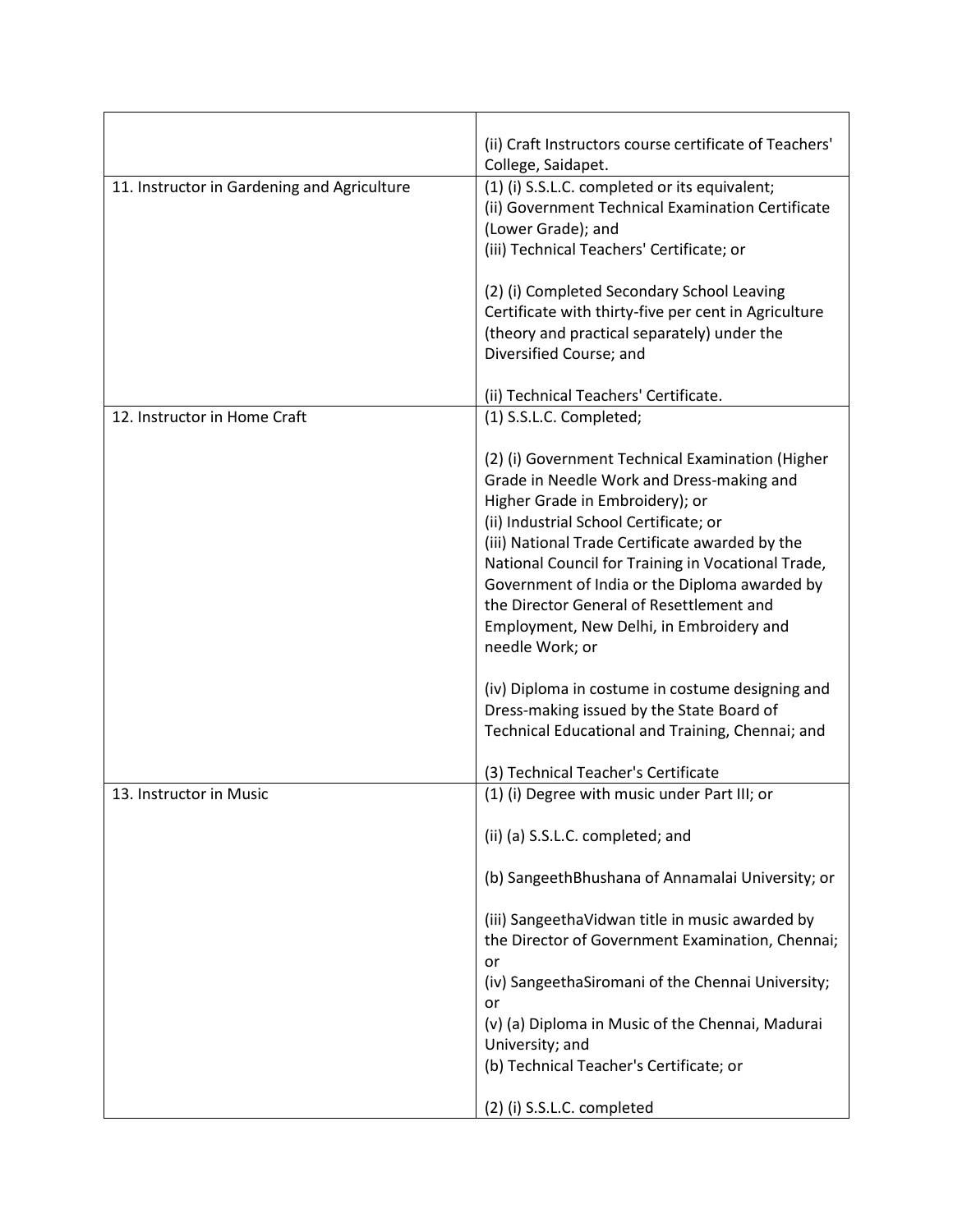|                                                                                                                                                           | (ii) Government Technical Examination Certificate<br>(Higher Grade in Music); and                                                                                                                                                                                                                       |
|-----------------------------------------------------------------------------------------------------------------------------------------------------------|---------------------------------------------------------------------------------------------------------------------------------------------------------------------------------------------------------------------------------------------------------------------------------------------------------|
|                                                                                                                                                           | (iii) Technical Teacher's Certificate; or                                                                                                                                                                                                                                                               |
|                                                                                                                                                           | (3) (i) S.S.L.C. completed with forty per cent in<br>Music Theory and practical separately under the<br>diversified course; or<br>(ii) (a) Technical Teacher's Certificate; or                                                                                                                          |
|                                                                                                                                                           | (b) Diploma in Music Teaching awarded by the<br>Director of Examination; or                                                                                                                                                                                                                             |
|                                                                                                                                                           | (4) Teacher's Certificate in Indian Music issued by<br>the Director of Government Examinations.                                                                                                                                                                                                         |
| 14. Drawing Master                                                                                                                                        | (1) (i) Degree with Drawing and painting under<br>Part III of any University of the State or its<br>equivalent; or                                                                                                                                                                                      |
|                                                                                                                                                           | (ii) Diploma in Painting or Diploma in Drawing of<br>the Annamalai University; or                                                                                                                                                                                                                       |
|                                                                                                                                                           | (2) (i) S.S.L.C. completed and Government<br>Technical Examinations (Higher Grade) in<br>Freehand outline and model drawing; or                                                                                                                                                                         |
|                                                                                                                                                           | (ii) Government Diploma in Drawing; and (3)<br><b>Technical Teacher's Certificate</b>                                                                                                                                                                                                                   |
| 15. Metal Works Instructor, Electric Wiring                                                                                                               | (1) S.S.L.C. completed; and                                                                                                                                                                                                                                                                             |
| Instructor, Book Binding Instructor, Leather Work<br>Instructor, Clay Modelling and Paper Making Coir<br>Instructor, Basketing and Ratan Work Instructor. | (2)(i) Industrial School Certificate; or                                                                                                                                                                                                                                                                |
|                                                                                                                                                           | (ii) Government Technical Examination of Lower<br>Grade in the subject; or                                                                                                                                                                                                                              |
|                                                                                                                                                           | (iii) Certificate of the Government of India,<br>Director of Resettlement and Employment<br>(Ministry of Labour) Explanation; the Industrial<br>School Certificate should ordinarily be of not less<br>than two years duration arid for the particular<br>subject alone and not for number of subjects. |
| <b>16. Diversified Course:</b>                                                                                                                            | (1) (i) B.Com., Degree of any University in the                                                                                                                                                                                                                                                         |
| <b>Secretarial Assistant</b>                                                                                                                              | State;                                                                                                                                                                                                                                                                                                  |
|                                                                                                                                                           | (ii) (a) B.T. or its equivalent degree;                                                                                                                                                                                                                                                                 |
|                                                                                                                                                           | (b) Technical Teacher's Diploma.                                                                                                                                                                                                                                                                        |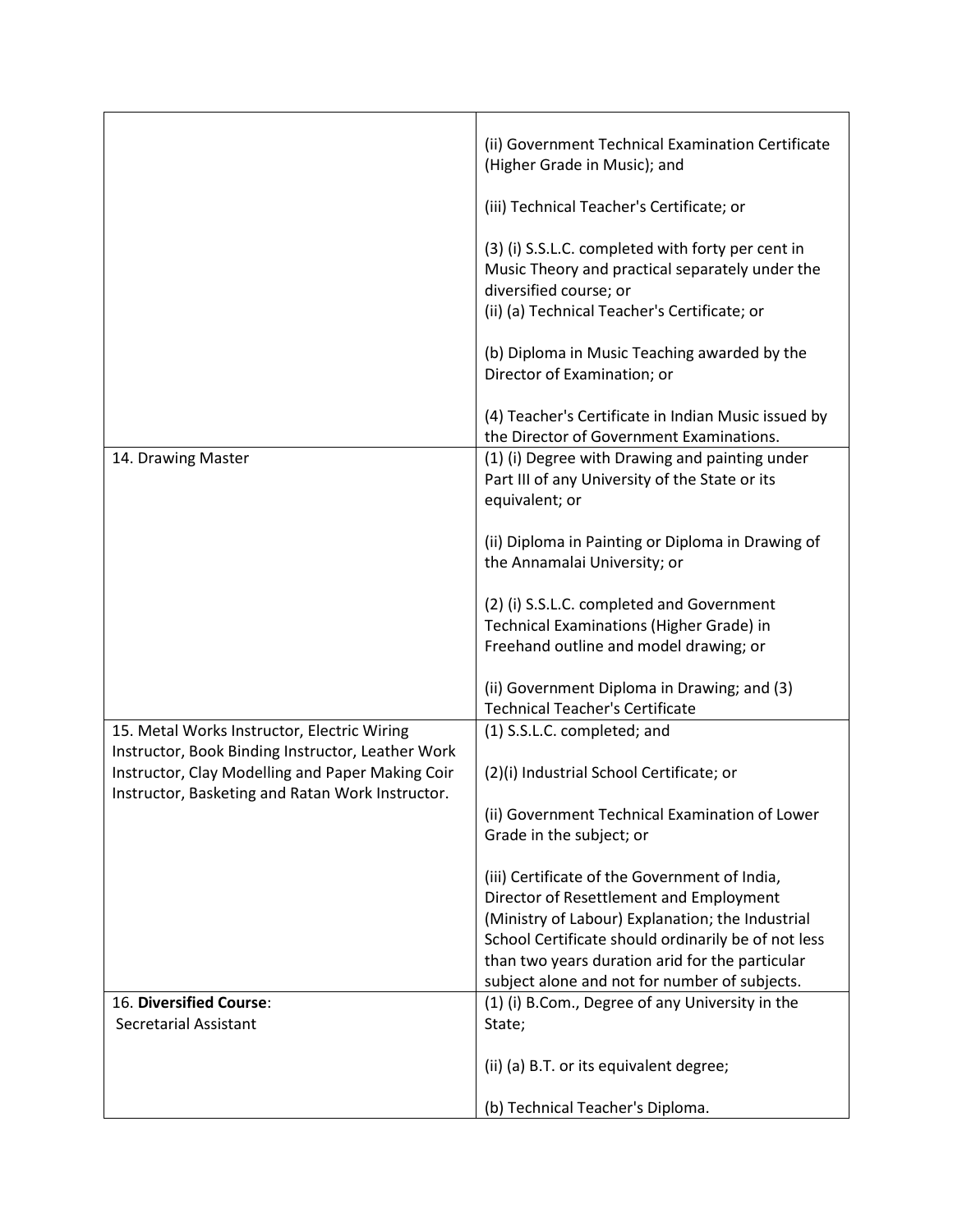|                           | (2) (i) B.Com., issued formerly by the                                                                  |
|---------------------------|---------------------------------------------------------------------------------------------------------|
|                           | <b>Commissioner of Government Examinations or</b>                                                       |
|                           | D.Com., issued thereafter under the State                                                               |
|                           | Government Technical Examinations by the Board                                                          |
|                           | of Examination (Technical Examination);                                                                 |
|                           |                                                                                                         |
|                           | (ii) Technical Teacher's Certificate.                                                                   |
| 17. Commercial Instructor | (1) Government Technical Examination in                                                                 |
|                           | typewriting (Higher Grade); and                                                                         |
|                           | (2) Technical Teacher's Certificate.                                                                    |
| <b>Engineering:</b>       | (1) B.E. (Mechanical); or B.E. (Electrical) or a                                                        |
| 18. Senior Instructor     | degree equivalent thereto; or                                                                           |
|                           | (2)(a) L.M.E. or D.M.E. or LM.R. or D.E.E.; or                                                          |
|                           | (b) (i) B.Sc. (Physics Main) and Electrical or<br>Mechanical Engineering (Subsidiary); and              |
|                           | (ii) Workshop experience or teaching experience in<br>a recognised institution for a period of not less |
|                           | than three years; or                                                                                    |
|                           | (3) B.T. or B.Ed., or L.T. with not less than two                                                       |
|                           | years workshop experience or teaching experience                                                        |
|                           | in recognised schools.                                                                                  |
| 19. Assistant Instructor  | L.M.R. or L.M.E. or L.E.E., L.M.E. with practical                                                       |
|                           | experience for a period of not less than one year                                                       |
|                           | in- Engineering workshop or as Instructor in                                                            |
|                           | recognised technical school.                                                                            |
| 20. Senior Mechanic       | (1) (i) Diploma in Mechanical or Electrical                                                             |
|                           | Engineering issued by the State Board of Technical                                                      |
|                           | Education and Training Chennai or by any other                                                          |
|                           | recognised institution or Board; or                                                                     |
|                           |                                                                                                         |
|                           | (ii) Industrial School Certificate issued by the                                                        |
|                           | Department of Industries and Commerce or by the                                                         |
|                           | Department of Employment and Training in                                                                |
|                           | general mechanical course of Fitting or Motor                                                           |
|                           | Mechanic or Turner or Carpenter or Machinist                                                            |
|                           | (Composite) Trade or Workshop Foreman                                                                   |
|                           | Mechanic; or                                                                                            |
|                           | (iii) Craftsman trained Diploma issued by the                                                           |
|                           | Government of India in Fitting or Motor Mechanic                                                        |
|                           | or Turner or Carpenter or Machinist (Composite)                                                         |
|                           | trade; or                                                                                               |
|                           |                                                                                                         |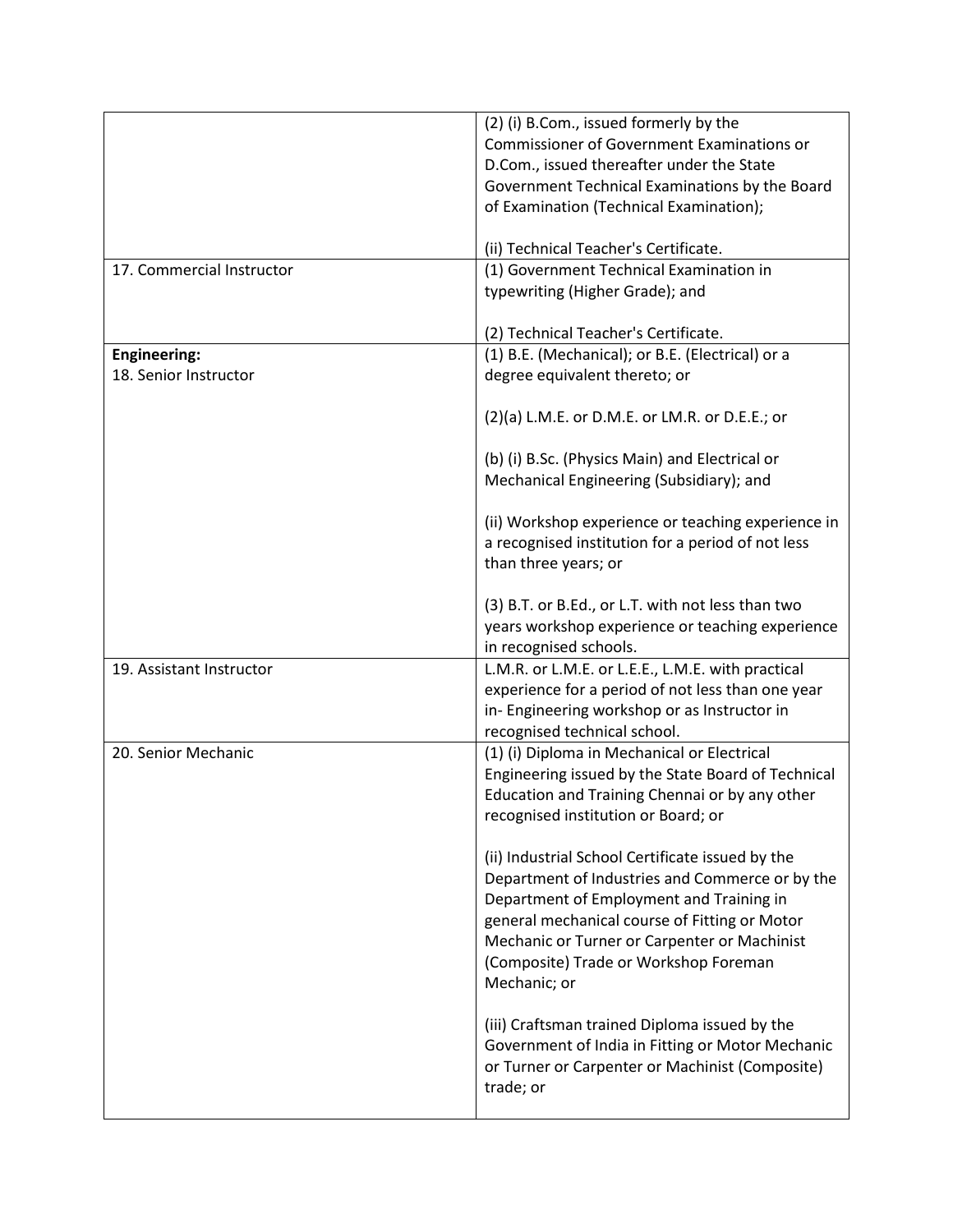|                     | (iv) National Trade Certificate issued by the<br>National Council for Training in Vocational Trades<br>in Fitting or Motor Mechanics or Turner or<br>Carpenter or Machinist (Composite); and                                                                                                                                                                                                 |
|---------------------|----------------------------------------------------------------------------------------------------------------------------------------------------------------------------------------------------------------------------------------------------------------------------------------------------------------------------------------------------------------------------------------------|
|                     | (2) (i) Two years' teaching Experience or practical<br>experience; or                                                                                                                                                                                                                                                                                                                        |
|                     | (ii) Certificate of apprenticeship training issued<br>under the National Apprenticeship Training<br>Scheme by the Directorate-General of<br><b>Employment and Training and National Council for</b><br>Training in Vocational Trades in the trades of<br>fitting or motor mechanic or Turner of Carpentry<br>or Machinist (Composite) with two years teaching<br>or practical experience; or |
|                     | (3) National Apprenticeship certificate issued<br>under the Apprentice Act by the National Council<br>for Training in Fitter or Motor Mechanic or Turner<br>or Carpenter or Machinist (Composite) with one<br>year teaching or practical experience.                                                                                                                                         |
| 21. Junior Mechanic | (i) Industrial School Certificate issued by the<br>Department of Industries and Commerce or by the<br>Department of Employment and Training, Tamil<br>Nadu in the Trade of Carpenter and Cabinet<br>Maker; or                                                                                                                                                                                |
|                     | (ii) Certificate of Craftsman Training Diploma in<br>Carpentry issued by the Government of India or<br>National Trade Certificate in Carpentry issued by<br>the National Council for Training" in Vocational<br>Trades; or                                                                                                                                                                   |
|                     | (iii) Certificate of apprenticeship in carpentry<br>issued under the National Apprenticeship Training<br>Scheme by the Directorate General of Employment<br>and Training and National Council for Training in<br>Vocational Trade; and                                                                                                                                                       |
|                     | (iv) National Apprenticeship" Certificate in<br>Carpentry issued by the Apprentice Act by the<br>National Council for Training in Vocational Traders;<br>or<br>(v) Craft Instructor Certificates in Wood Work                                                                                                                                                                                |
|                     | awarded by the Teacher's College, Saidapet.                                                                                                                                                                                                                                                                                                                                                  |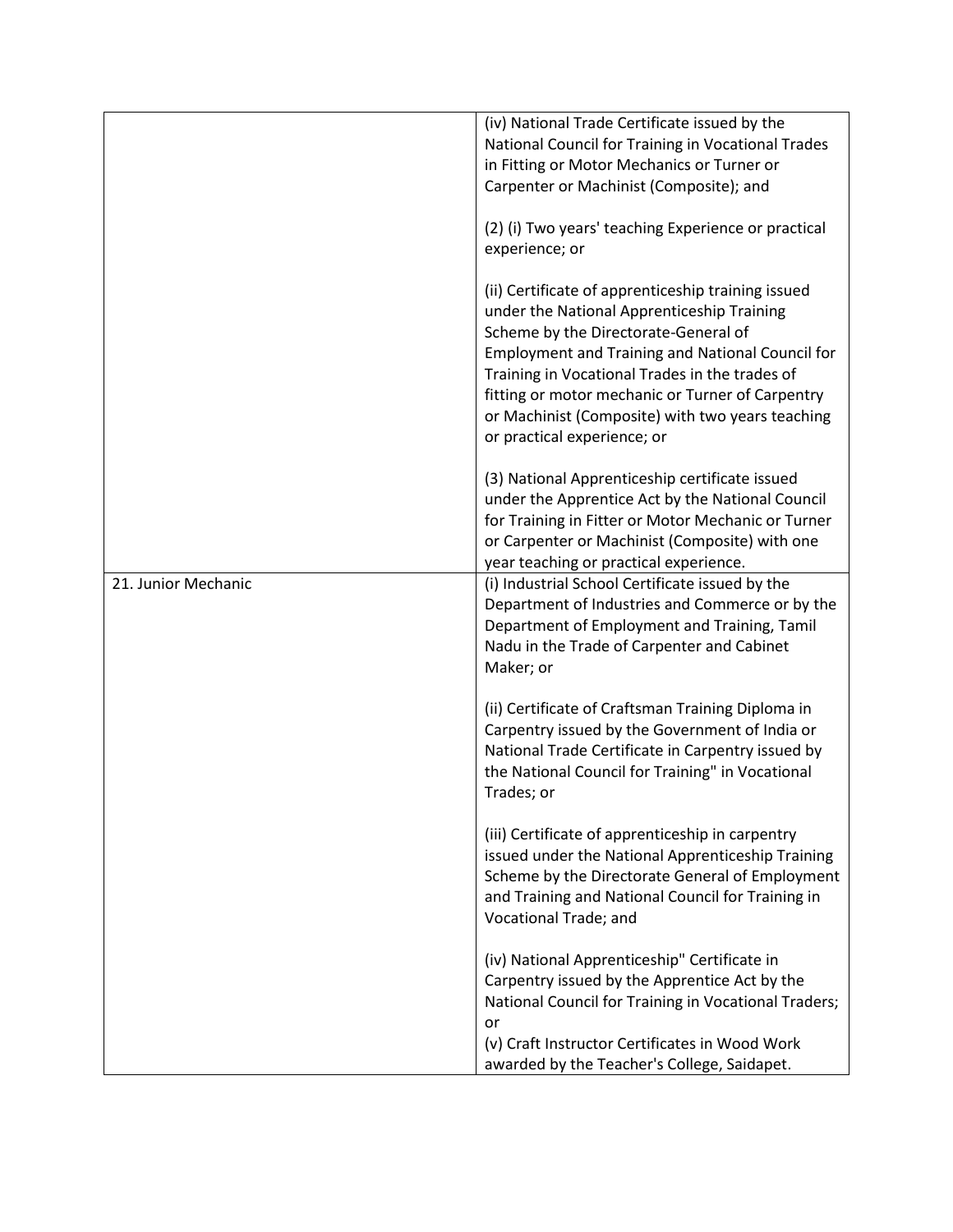| 22. Instructor in Agriculture        | (i) B.Sc., Agriculture; or                                                                                                                                                                                                                                                                                                                                                                                      |
|--------------------------------------|-----------------------------------------------------------------------------------------------------------------------------------------------------------------------------------------------------------------------------------------------------------------------------------------------------------------------------------------------------------------------------------------------------------------|
|                                      | (ii) B.A. or. B.Sc., with Agriculture as subject in<br>degree course; or                                                                                                                                                                                                                                                                                                                                        |
|                                      | (iii) B.Sc., with agriculture as a subject in the<br>Intermediate; or                                                                                                                                                                                                                                                                                                                                           |
|                                      | (iv) B. A., or B.Sc. (Botany or Zoology) with higher<br>grade certificate in Agriculture:                                                                                                                                                                                                                                                                                                                       |
|                                      | Provided that persons possessing the qualification<br>specified above, are not available, any of the<br>qualifications specified below may be deemed as<br>sufficient;<br>Licentiate in Agriculture (Mysore); or<br>S.S.L.C. Eligible or completed with Agriculture<br>Higher Grade and T.T.C in Agriculture; or<br>S.S.L.C. Eligible or completed with Agriculture<br>under the Diversified Course (from 1976) |
| 23. Instructor in Textile Technology | (i) Licentiate or Diploma in Textile Technology; and                                                                                                                                                                                                                                                                                                                                                            |
|                                      | (ii) Work experience in weaving in a recognised<br>textile manufacturing concern for a period of not<br>less than two years.                                                                                                                                                                                                                                                                                    |
| 24. Instructor in Home Science       | A degree in Home science I.T. or P.T. or B.Ed.                                                                                                                                                                                                                                                                                                                                                                  |
| 25. Drawing and Painting Instructor  | (i) Degree in Drawing and painting under Part III of<br>any University in the State or its equivalent; or                                                                                                                                                                                                                                                                                                       |
|                                      | (ii) Diploma in painting or diploma in drawing of<br>Annamalai University;                                                                                                                                                                                                                                                                                                                                      |
|                                      | (iii) (a) S.S.L.C. completed; and                                                                                                                                                                                                                                                                                                                                                                               |
|                                      | (b) A diploma in drawing second class or painting<br>granted by the College of Arts and Crafts Chennai<br>or Government Diploma in Drawing.                                                                                                                                                                                                                                                                     |
| 26. Instructor in Music              | (1) A degree with music in Part III; or                                                                                                                                                                                                                                                                                                                                                                         |
|                                      | (2) (a) A Diploma or title holder in music; or                                                                                                                                                                                                                                                                                                                                                                  |
|                                      | (b) (i) S.S.L.C. or its equivalent; and                                                                                                                                                                                                                                                                                                                                                                         |
|                                      | (ii) SangeethaSiromani or SangeethaBhushanan<br>title.                                                                                                                                                                                                                                                                                                                                                          |
| 27. Instructor in Dancing            | (i) Diploma in dancing awarded by Kalakshetra,                                                                                                                                                                                                                                                                                                                                                                  |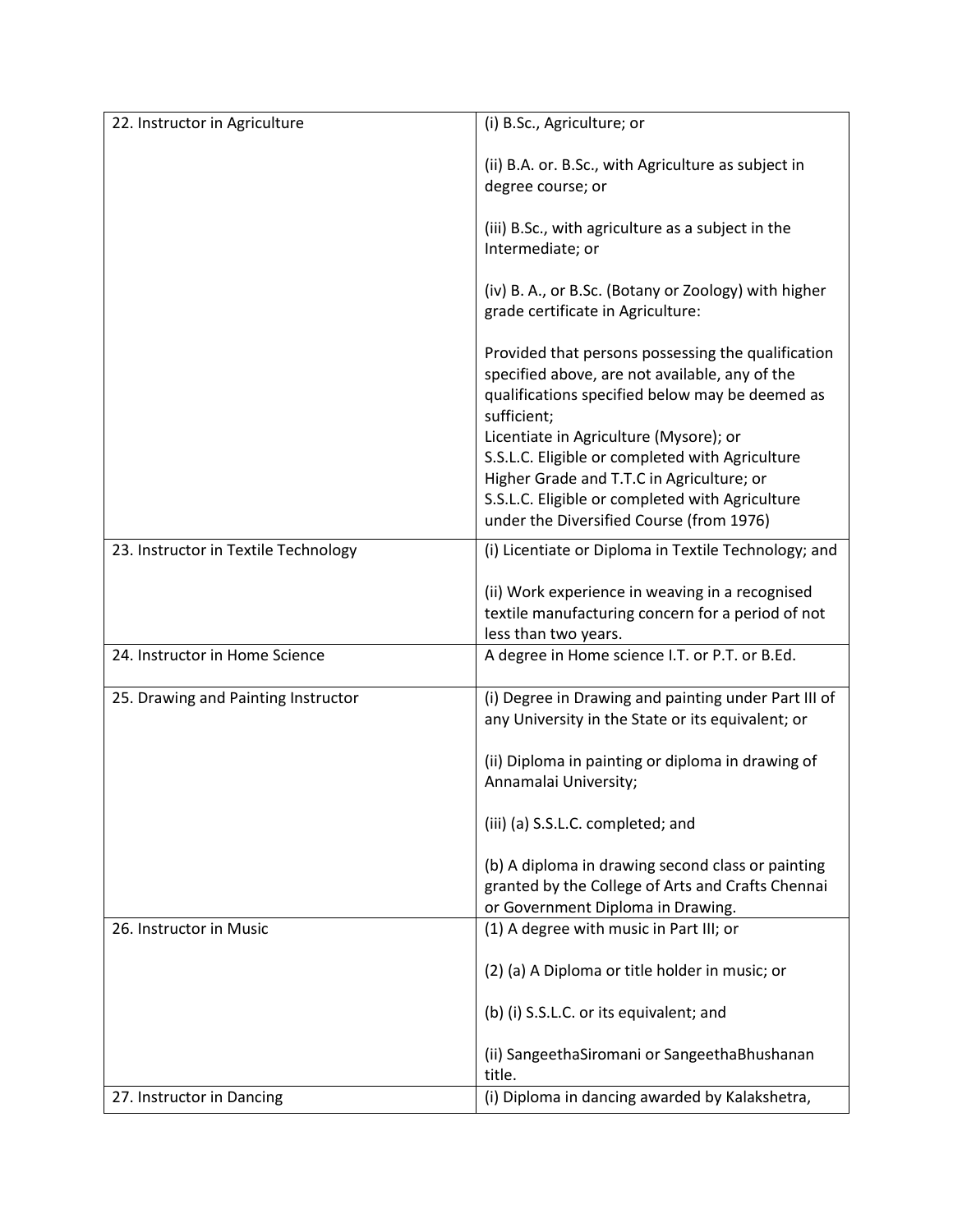| Thiruvanmiyur, or                                                                                    |
|------------------------------------------------------------------------------------------------------|
| (ii) Higher Grade Certificate awarded by the<br>Director of Government Examinations, Chennai; or     |
| (iii) NatyaVishrda Examinations Certificate<br>conducted by, the Tamil Nadu Music College,<br>Adyar. |

# **II. Qualification for appointment as teachers in the minority special schools for the (1) deaf and dumb (2) blind (3) mentally retarded**

| Name of the Post                                                                                | Qualification are as given below: -                            |
|-------------------------------------------------------------------------------------------------|----------------------------------------------------------------|
| 1. Headmaster in the Special Schools for Deaf and<br>Dumb (High School)                         | (i) B.A. or B.Sc. or its equivalent;                           |
|                                                                                                 | (ii) Trained Teachers' Certificate or Collegiate<br>Grade; and |
|                                                                                                 | (iii) Senior Diploma in Teaching the Deaf and<br>Dumb.         |
| 2. Headmaster in the Special School for Blind (High<br>School)                                  | (i) B.A. or B.Sc. or its equivalent;                           |
|                                                                                                 | (ii) Trained Teacher's Certificate of Collegiate<br>Grade; and |
|                                                                                                 | (iii) Senior Diploma in Teaching the Blind.                    |
| 3. Headmaster in the Special School for the<br>Mentally Retarded (High School)                  | (i) B.A. or B.Sc. or its equivalent;                           |
|                                                                                                 | (ii) Trained Teacher's Certificate of Collegiate<br>Grade; and |
|                                                                                                 | (iii) Senior Diploma in Teaching the Mentally<br>Retarded.     |
| 4. Teachers in the Special School for the Blind<br>(High School) Standard IX to XI:             | (i) B.A. or B.Sc. or its equivalent;                           |
|                                                                                                 | (ii) Trained Teacher's Certificate of Collegiate; and          |
|                                                                                                 | (iii) Senior Diploma in Teaching the Blind.                    |
| 5. Teachers in the Special School for the Mentally<br>Retarded (High School) Standard IX to XI: | (i) B.A. or B.Sc, or its equivalent;                           |
|                                                                                                 | (ii) Trained Teacher's Certificate of Collegiate               |
|                                                                                                 | grade; and                                                     |
|                                                                                                 | (iii) Senior diploma in teaching the Mentally<br>Retarded.     |
| 6. Teachers in the Special School for the Deaf and                                              | (i) S.S.L.C. or its equivalent;                                |
| Dumb (Primary and Middle School Standard):                                                      |                                                                |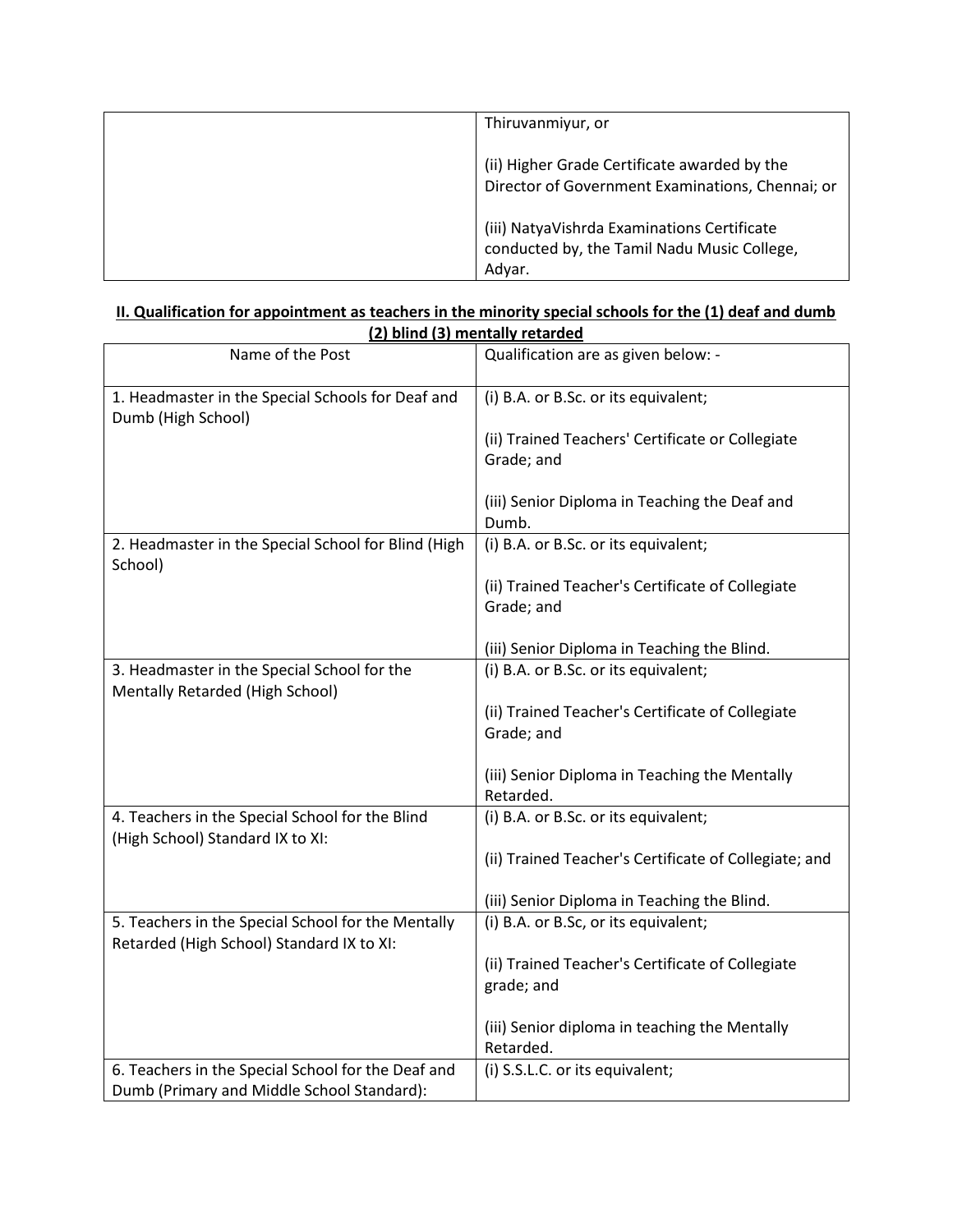|                                                                                                  | (ii) Trained Teacher's Certificate of Secondary<br>Grade; and |
|--------------------------------------------------------------------------------------------------|---------------------------------------------------------------|
|                                                                                                  | (iii) Junior Diploma in Teaching the Deaf and<br>Dumb.        |
| 7. Teachers in the Special School for the Blind<br>(Primary and Middle School Standard):         | (i) Trained Teachers' Certificate of Secondary<br>Grade; and  |
|                                                                                                  | (ii) Junior Diploma in Teaching the Blind.                    |
| 8. Teachers in the Special School for Mentally<br>Retarded (Primary and Middle School Standard): | (i) Trained Teachers' Certificate of Secondary<br>Grade; and  |
|                                                                                                  | (ii) Junior Diploma in teaching the mentally<br>retarded.     |

## **III. Qualification for the Non-Teaching staff in Minority Schools including training Schools.**

Name of Post and Qualification are as given below:-

| 1. Clerks including Library Clerk.                         | S.S.L.C. with eligibility for Public Service. |
|------------------------------------------------------------|-----------------------------------------------|
| 2. Record Clerk, Laboratory and Library Assistant.         | S.S.L.C. completed.                           |
| 3. Peons.                                                  | A Pass in standard VIII.                      |
| 4. Watchman, Waterman, Gardener, Sweeper<br>and Scavenger. | To read and write Tamil.                      |

**Explanation. - (1)** The qualifications prescribed as above for all posts shall be applicable for the appointments to be made in minority schools on or after the issue of these rules.

(2) Persons who are in service prior to these rules shall be eligible for appointment in any other school even after the issue of these rules.

> (2) The Director of School Education shall be the authority competent to evaluate and accept other qualification for the purpose of appointments.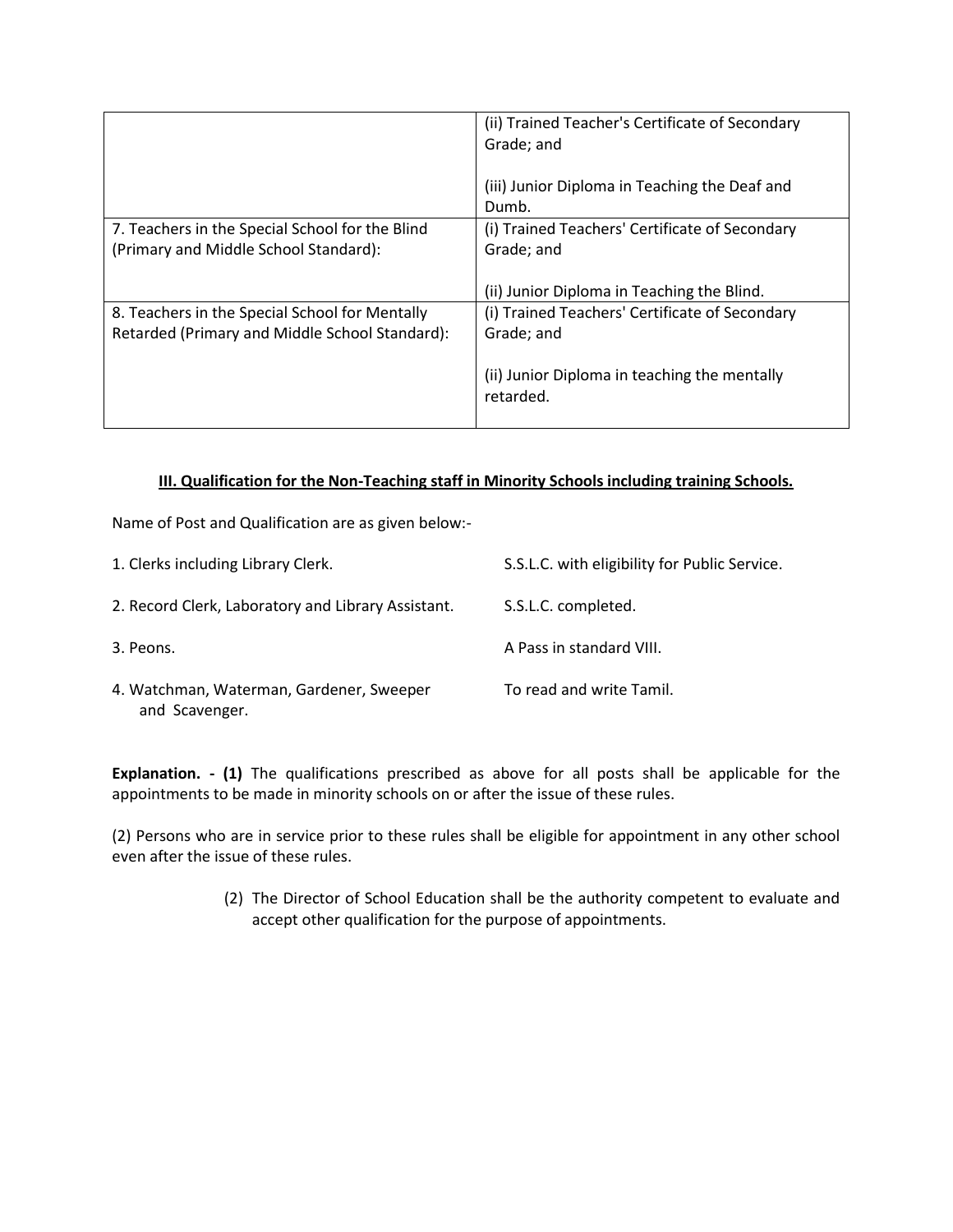### **Annexure IV**

### **[Vide rule 9(12)(c)]**

### **1. List of registers to be maintained by Pre-Primary Primary and Middle Schools.**

- (1) Register of admission and withdrawals.
- (2) Register of Attendance of Pupils.
- (3) Register of Attendance of Teachers.
- (4) Acquittance Roll of Teachers.
- (5) Leave Registers.
- (6) Scale Registers.
- (7) Register of fines.
- (8) Census Registers.
- (9) Mark Registers.
- (10) Stagnation Register. ,
- (11) Register Sheet.
- (12) Register of Scholarship and Acquittance roll.
- (13) Stock Register of articles purchased or received without Government Grants.
- (14) Register of furniture books and appliance purchased out of Government grants.
- (15) Library Stock Register.
- (16) Stock Register of Science Equipments.
- (17) Stock Register of Games Articles.
- (18) Cash Book.
- (19) Visit Book.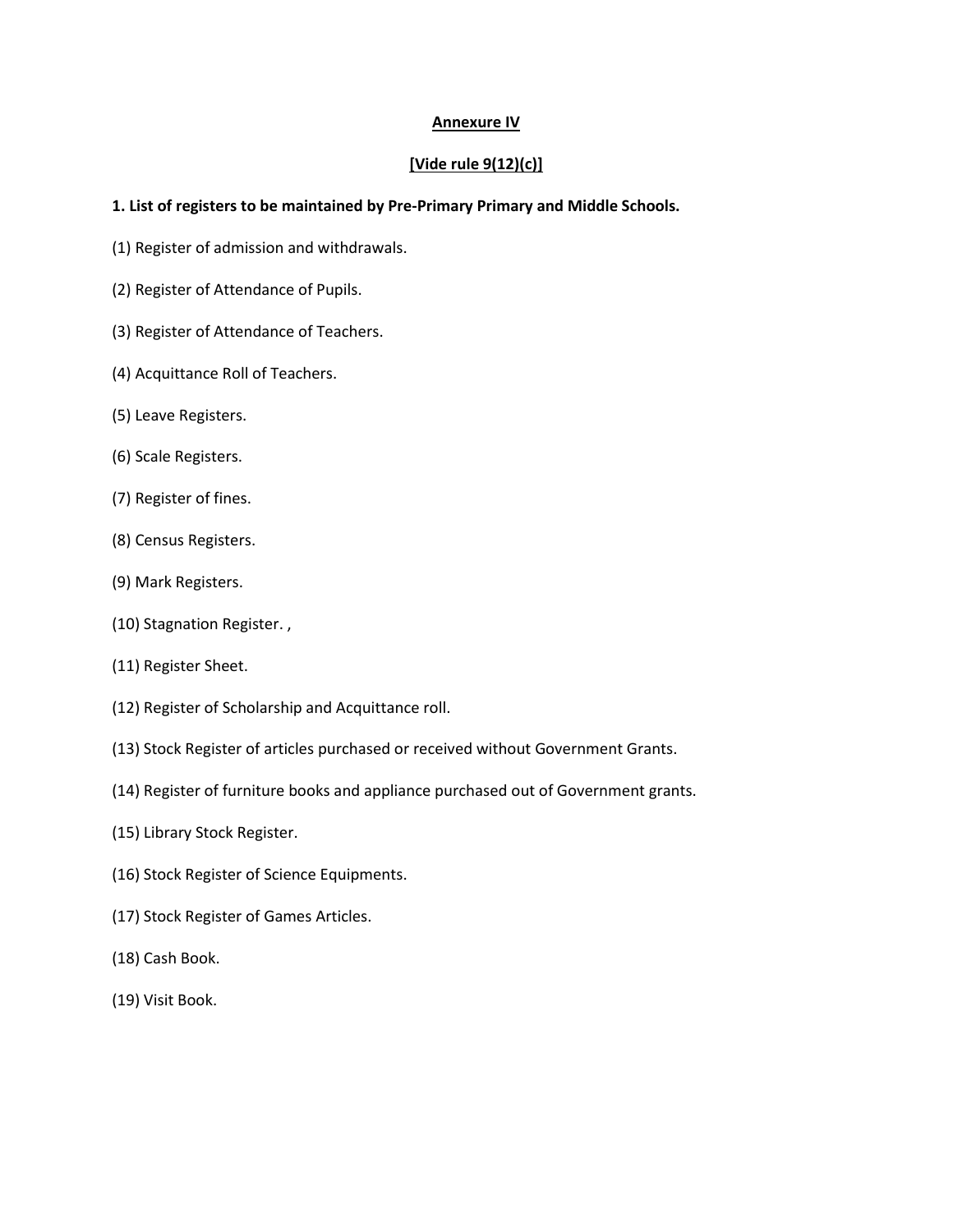## **2. List of registers to be maintained by High Schools:**

- (1) General Cash Book. ,
- (2) General Ledger.
- (3) Special Fees Cash Book.
- (4) Special Fees Ledger.
- (5) Daily Fee Collection Register.
- (6) Term Fee Register.
- (7) Acquittance Register.
- (8) Scholarship Register.
- (9) Concession Register.
- (10) Postage Register.
- (11) Refund Register.
- (12) Admission Register.
- (13) Pupil's Attendance Register.
- (14) Stock Register.
- (15) Staff Attendance Register-Teaching.
- (16) Staff Attendance Register Non-teaching.
- (17) Casual Leave Register.
- (18) Leave other than Casual Leave Register.
- (19) Scale Register.
- (20) A Separate Cash Book and Register for the Amenity Fund.
- (21) Visit Book.

## **3. List of Registers to be maintained by training institutes:**

(1) Cash Book -General.